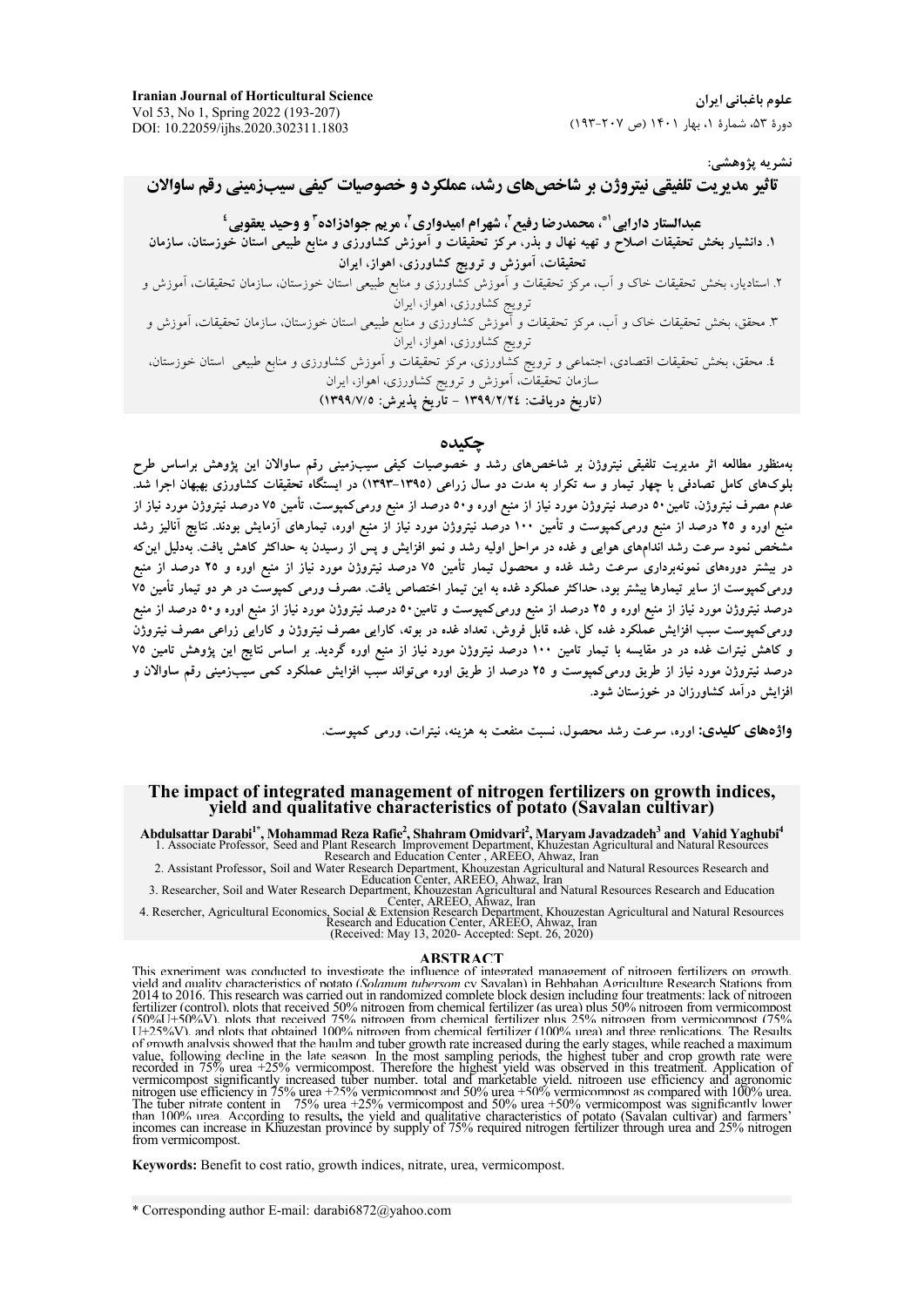شیمیایی نیتروژنه)، حاوی نیترات کمتر، ماده خشک، ویتامین C، اسیدهای آمینه و ترکیبات فنولیکی۔بیشتر مے باشند.

منابع مواد آلی سنتی همچون کود حیوانی محدود بوده و جوابگوی نیاز روزافزون بخش کشاورزی به این مواد نمیباشد، از این رو استفاده از مواد زاید جامد آلی، بقایای کشاورزی و صنعتی به عنوان کود آلی رو به گسترش است. در بین کودهای آلی،کمپوست، یکی از منابع تولید نیتروژن میباشد. در سالهای اخیر فرآیند تولید کمپوست با استفاده از کرمهای خاکی کمپوست کننده برای تهیه ورمی کمپوست، بهعنوان یک فنآوری آسان و یک فرآیند حامی طبیعت برای تهیه کودهای آلی از مواد زاید، بسیار مورد توجه قرار گرفته است. ورمی کمپوست از لحاظ کیفی مادهای با pH تنظیم شده و سرشار از مواد هیومیک و عناصر غذایی به فرم قابل جذب برای گیاه بوده که اثرات فراوانی در رشد و عملکرد گیاهان زراعی و باغی دارد (Naiji & Souri, 2018).

سیبزمینی تولیدشده در مناطق معتدله کشور در پاییز و اوایل زمستان به مصرف رسیده و بعد از آن خلاء این محصول در بازار بوجود می آید. با کشت زمستانه سیبزمینی در مناطق گرم کشور می توان به پر نمودن این خلاء اقدام نمود. یکی از مناطق نیمه گرمسیری مناسب برای کشت سیب زمینی استان خوزستان میباشد. زراعت این محصول در سالهای اخير مورد استقبال كشاورزان منطقه قرار گرفته به گونهای که سطح زیرکشت آن از ۳۴۷ هکتار در سال زراعی ۶۴–۱۳۶۳ هماکنون به ۴۴۹۱ هکتار رسیده است (Ahmedi et al., 2019). همزمان با افزايش سطح زیر کشت در چهار دهه اخیر، در راستای پاسخگویی به نیاز کشاورزان تحقیقات فراوانی در ارتباط با بهنژادی و بهزراعی سیبزمینی در خوزستان انجام گرفته است، ولي علىرغم اين تحقيقات، تاكنون هیچ گزارشی در ارتباط با نقش منابع مختلف نیتروژن بر شاخصهای رشد، عملکرد و خصوصیات کیفی این محصول در منطقه ارائه نشده است، در راستای کشاورزی پایدار این تحقیق به منظور مطالعه اثرات مدیریت تلفیقی نیتروژن بر شاخص های رشد، عملکرد و کیفیت سیب;مینی تولیدی رقم ساوالان اجرا گردید.

## مقدمه

سیبزمینی (Solanum tuberosum L.) بهدلیل داشتن هیدروکربنهای قابل هضم، پروتئینهای حاوی لیزین که یک اسید آمینه ضروری مهم بوده که غالباً در محصولاتی مانند غلات و سیزیجات وجود ندارد ارزش غدایی فراوانی دارد (Darabi, 2020). اهمیت غذایی سیبزمینی تنها به دلیل انرژیزایی آن نبوده بلکه این محصول حاوی مقادیر قابل توجهی ويتامين هاي  $\rm{B_6}$ ، فيبر و مواد معدني همانند آهن، منيزيم، روى و مس نيز مى باشد (Kolassa, 1993). سیبزمینی از نظر کارایی مصرف آب، عملکرد ماده خشک قابل مصرف، مقدار پروتئین و مواد معدنی در واحد سطح بر غلات برترى دارد (Birch et al., 2012). حاصلخیزی خاک و مصرف کودهای شیمیایی نقش مهمی در تولید محصولات کشاورزی از جمله سیب زميني دارد (Souri, 2016; Souri et al., 2018). عملكرد و بازار پسندی غدههای سیبزمینی به مصرف کودهای نیتروندار بستگی دارد و کاهش یا افزایش مصرف نیتروژن رسیدگی محصول را به تاخیر انداخته و عملکرد سيبزميني را كاهش مي دهد (Najm et al.,2010). مصرف بیرویه نیتروژن در سیبزمینی موجب تجمع نیترات در سیبزمینی شده که در اثر فعل و انفعالات شیمیایی به ترکیباتی به نام نیتروز آمین، که سرطان زا هستند، تبدیل میشوند. بنابراین در تولید سیب زمینی همانند بسیاری از محصولات دیگر مدیریت مصرف Subhash et al., 2011; ) نيتروژن اهميت زيادى دارد Dehnavard et al., 2017). یکی از روشهای کاهش تجمع نیترات در غده سیبزمینی مصرف کودهای آلی میباشد (Liron, 2009) که علاوه برکاهش نیترات غده سيب;ميني سبب، بهبود ساختمان خاک شده، ظرفيت نگهداری آب خاک را افزایش داده و با فراهم نمودن مواد غذایی مورد نیاز موجب کاهش مصرف کودهای شیمیایی مي گردد (Poffley & McMahon, 2006). كاربرد توأم کودهای آلی و شیمیایی یک استراتژی موثر در جهت كاهش اثرات مضر كاربرد زياد كودهاى شيميايي نيتروژنه میباشد. .El-Sayed et al (2015) گزارش نمودند که غدههای سیبزمینی که با مواد آلی تغذیه شدهاند در مقايسه با روش تغذيه متداول (فقط مصرف كود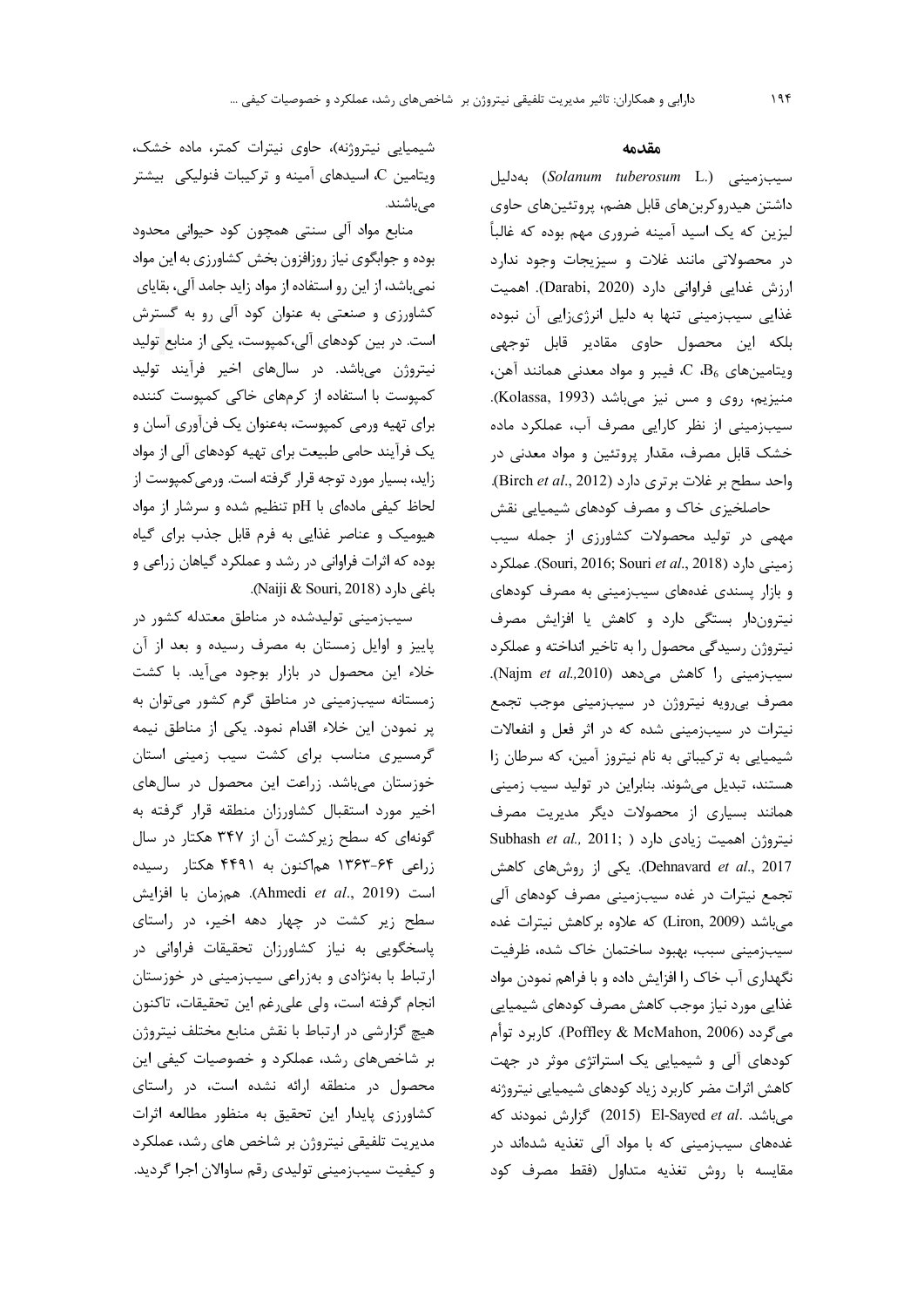خالص درهکتار از منبع ورمی کمپوست تامین گردید. مقدار ورمی کمپوست مصرف شده در این تیمار بر اساس درصد نیتروژن موجود در ورمیکمپوست در سال اول و دوم آزمایش بهترتیب ۴۰۲۵ و ۵۳۶۶/۶۷ کیلوگرم در هکتار بود. در تیمار تأمین ۷۵ درصد نیتروژن مورد نیاز گیاه از منبع اوره و۲۵ درصد از منبع ورمیکمپوست، یک چهارم کل نیتروژن مورد نیاز معادل ۴۰/۲۵ کیلوگرم نیتروژن خالص درهکتار از منبع ورمی کمپوست تامین گردید. مقدار ورمی كمپوست مصرف شده در اين تيمار بر اساس درصد نیتروژن موجود در ورمیکمپوست در سال اول و دوم آزمایش بهترتیب۲/۱۲/۵۰ و ۲۶۸۳/۳۳ کیلوگرم در هكتار بود.

کاشت غدههای بذری جوانهدار در اواسط دی ماه صورت گرفت. در زمان كاشت، غدهها از نظر سن فیزیولوژیک در شرایط سنی چند جوانهای، دارای ۵-۳ جوانه سبز رنگ ۱/۵-۱ سانتی متری بودند. بین کرتها یک پشته نکاشت به منظور جلوگیری از انتقال نیتروژن از یک کرت به کرت مجاور منظور شد. نیتروژن غده و برگ با استفاده از روش کجلدال ( Bremner & Mulvancy, 1982) و ميزان نيترات غده با استفاده از Keeney& Nelson (1982) تعیین گردید. برای تعیین درصد پروتئین غده، میزان نیتروژن غده در عدد ۶/۵۲ ضرب شد (Tkachuk, 1969). كارايي مصرف نيتروژن (Nitrogen Use Efficiency) وكارايي زراعي مصرف نيتروژن (Agronomic Nitrogen Use Efficiency) بر اساس روابط زير محاسبه گرديد (Zebarth et al., 2004): Nitrogen Use Efficiency =  $Y_1/N_1$ Agronomic Nitrogen Use Efficiency=(Y<sub>1</sub>-Y<sub>0</sub>)/N<sub>1</sub>

 $Y_0$  در این روابط  $Y_1$ و  $Y_0$  به ترتیب عملکرد محصول با و بدون مصرف نیتروژن و N<sub>1</sub> میزان نیتروژن مصرفی مے باشد.

یک هفته قبل از برداشت اندامهای هوایی قطع و غدهها در اواخر اردیبهشت ماه برداشت شدند. بهمنظور اندازهگیری شاخصهای رشد از ۱۵ روز بعد از سبز شدن بوته تا هنگام برداشت به فاصله ۱۵ روز، ۵ گیاه از هر کرت برداشت و وزن خشک اندام-های هوایی و غده آنها یادداشت گردید. وزن خشک اندامهای برداشت شده با

مواد و روشها

این تحقیق بر اساس طرح بلوکهای کامل تصادفی با چهار تیمار و سه تکرار به مدت دو سال زراعی (۹۵-١٣٩٣) در ايستگاه تحقيقات كشاورزى بهبهان با ٣۶ : ۳۰ عرض شمالی و ۱۴۰: ۵۰ طول شرقی اجرا گردید. محل آزمایش دارای اقلیم گرم و نیمه خشک با ارتفاع ٣٢٠ متر از سطح دريا مي باشد. عدم مصرف نيتروژن، شاهد (Control)، تأمین۵۰درصد نیتروژن مورد نیاز گیاه از منبع کود شیمیایی اوره و۵۰درصد از منبع ورمي كميوست (50%vermicompost)، تأمین ۷۵٪ نیتروژن مورد نیاز گیاه از منبع کود شیمیایی اوره و ۲۵٪ از منبع ورمیکمپوست 1۰۰ (75% urea +25% vermicompost) و تأمين ۱۰۰ درصد نیتروژن مورد نیاز گیاه از منبع کود شیمیایی اوره (urea) urea رود (100%) تیمارهای آزمایش بودند. رقم مورد مطالعه در این آزمایش ساوالان بود.

قبل از انجام آزمایش در هر سال یک نمونه مرکب خاک از عمق ٣٠-٠ سانتي متر از محل آزمايش و يک نمونه از ورمی کمپوست (با منبع کود گوسفند) تهیه و برخی از ویژگیهای خاک و ورمی کمپوست اندازهگیری شد (جدول (و۲). میزان مصرف کود بر اساس نتایج تجزيه خاک (جدول ۱) و توصيه موسسه تحقيقات خاک و آب صورت گرفت و مقادیر آن ۴۶ کیلوگرم P2O5 و ۱۰۰ کیلوگرم K2O در هکتار بود که در هنگام تهیه زمین بهطور یکنواخت پخش و با خاک مخلوط شدند. کود نیتروژنه لازم نیز به میزان ۱۶۱ کیلوگرم نیتروژن خالص در هکتار، نصف آن قبل از کاشت و بقیه در هنگام خاکدهی پای بوته در اختیار گیاهان قرار گرفت.

در دو تیمار تأمین۵۰ درصد نیتروژن مورد نیاز گیاه از منبع اوره و۵۰ درصد از منبع ورمیکمپوست و تأمین ۷۵ درصد نیتروژن مورد نیاز گیاه از منبع اوره و ۲۵ درصد از منبع کود ورمیکمپوست، مقدار ورمی کمپوست مورد نیاز بر اساس درصد نیتروژن موجود در این ماده آلی تعیین و در هنگام تهیه بستر با خاک .(Malakuti & Tehrani, 1999).

در تیمار تأمین ۵۰ درصد نیتروژن مورد نیاز گیاه از منبع اوره و۵۰ درصد از منبع ورمی کمپوست، یک دوم کل نیتروژن مورد نیاز معادل ۸۰/۵ کیلوگرم نیتروژن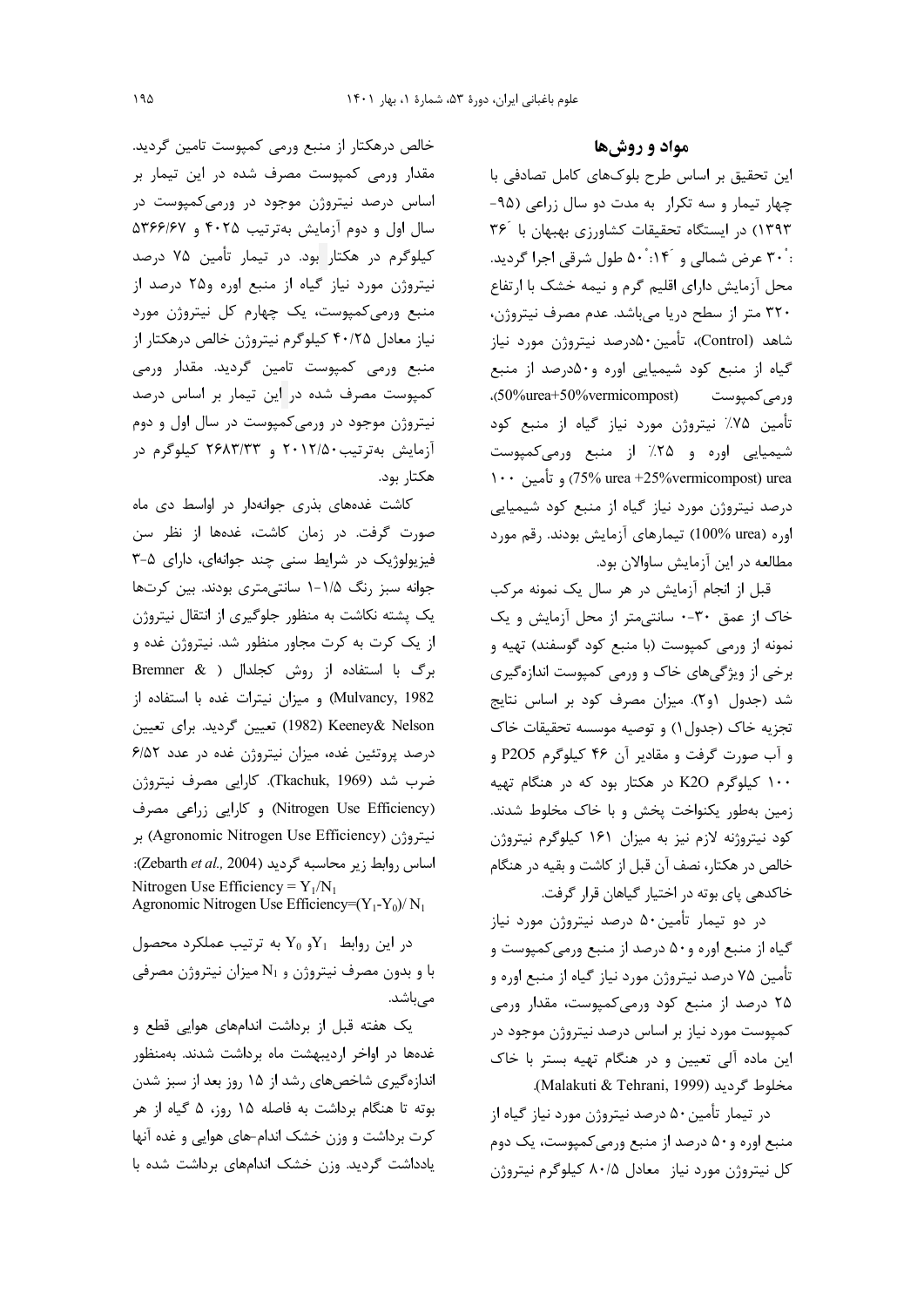قرار دادن این اندامها در آون در دمای ۷۵ درجه سانتی گراد به مدت ۷۲ ساعت تعیین شد. هنگامی که قطر قسمت متورم انتهاى استولون دو برابر قطراستولون گردید به عنوان زمان تشکیل غده تلقی شد ( Ewing & Struik, 1992. شاخصهای رشد با استفاده از روابط زیر محاسبه شدند:

HGR=  $(1/GA)$   $(H_2-H_1)/(T_2-T_1)$ . HGR سرعت رشد اندام هوایی برحسب گرم در روز  $H_1$  در مترمربع،  $H_2$  و  $H_1$  وزن خشک اندامهای هوایی در زمان  $T_1$  و  $T_1$  و  $G$ A سطح زمین پوشیدهشده توسط گیاه TUGR= $(1/GA)$  (TU<sub>2</sub>-TU<sub>1</sub>)/(T<sub>2</sub>-T<sub>1</sub>). TUGR سرعت رشد غده برحسب گرم در روز در  $T_1$  مترمربع،  $TU_2$  و $TU_1$  وزن خشک غده در زمان  $T_2$  و  $CGR = (1/GA) (W_2-W_1)/(T_2-T_1).$ CGR سرعت رشد محصول برحسب گرم در روز در  $T_1$  مترمربع، 2 $W_2$  و  $W_1$  وزن خشک گیاه در زمان  $T_2$  و  $RGR = (lnW_2 - lnW_1)/(T_2 - T_1).$ RGR سرعت رشد نسبی گیاه برحسب گرم در گرم در , وز (Tekalig & Hammes, 2005).

برای ارزیابی سودمندی اقتصادی تیمارها از شاخص نسبت منفعت به هزینه استفاده گردید.این معیار نسبت مجموع ارزش كنوني منفعتها را به مجموع ارزش حال هزینهها در نرخ تنزیل معین محاسبه میکند:

. B/C =  $[\Sigma B_i / (1+r)^i]/[\Sigma C_i / (1+r)^i]$  $\mathbf c$  در این فرمولها  $\mathbf c$  B و r به ترتیب منافع و هزینههای طرح و نرخ تنزیل را نشان میدهند (Salamati & Yaghubi, 2012). در پایان بر روی عملکرد کل، عملکرد قابل فروش (عملکرد کل منهای غدههای ریز، غدههای ترک خورده، غدههایی با رشد ثانويه و غدههای گنديده) و ساير صفات اندازهگيری شده

با نرم افزار MSTATC تجزيه واريانس مركب انجام و میانگینها به روش آزمون چنددامنهای دانکن در سطح احتمال ۵ درصد مقایسه شدند. برای محاسبه شاخص-های رشد و رسم شکلها از نرم افزار Excel استفاده شد.

نتايج و بحث

آناليز رشد روند تجمع ماده خشک اندامهای هوایی

در اولین نمونهبرداری (۱۵روز بعد از سبز شدن بوته) میزان ماده خشک اندامهای هوایی در تیمارهای عدم مصرف نیتروژن، تامین ۵۰ درصد نیتروژن مورد نیاز از منبع اوره و ۵۰ درصد از منبع ورمي كمپوست، تأمين ۷۵ درصد نیتروژن موردنیاز از منبع اوره و ۲۵ درصد از منبع ورمی کمپوست و تامین ۱۰۰ درصد نیتروژن مورد نیاز از منبع اوره بهترتیب ۳۳/۰۲، ۴۹/۴۴، ۴۸ و ۳۶ گرم در متر مربع بود. تا ۷۵ روز بعد از سبز شدن بوته روند تغییرات ماده خشک اندامهای هوایی در کلیه تیمارها صعودی بود. حداکثر مقدار ماده خشک اندامهای هوایی به تیمار تأمین ۷۵ درصد نیتروژن مورد نیاز از منبع اوره و ۲۵ درصد از منبع ورمیکمپوست مربوط بود. در آخرین نمونهبرداری بهدلیل مسن شدن برگها و افزایش بافت-های غیر فتوسنتزی این اندام، میزان فتوسنتز و رشد اندامهای هوایی کاهش یافت. علاوه بر این قویتر بودن غدهها برای جذب مواد غدایی و انتقال بیشتر مواد غذایی به این اندام سبب گردید که مقدار ماده خشک اندامهای هوایی در کلیه تیمارها کاهش یابد (شکل ۱). کاهش تجمع ماده خشک اندامهای هوایی در اواخر دوره رشد و نمو توسط Darabi & Salehi نيز گزارش شده است.

جدول ۱. برخی ویژگیهای فیزیکی و شیمیایی خاک قبل از کاشت در دو سال آزمایش.

| Table 1. Some physical and chemical properties of soil before planting in two years of experiment. |                 |                       |    |                   |                   |                |  |  |
|----------------------------------------------------------------------------------------------------|-----------------|-----------------------|----|-------------------|-------------------|----------------|--|--|
| Year                                                                                               | Texture         | EС                    | pH | Available P       | Available K       | Organic Carbon |  |  |
|                                                                                                    |                 | $ds \, \text{m}^{-1}$ |    | $(mg \; kg^{-1})$ | $(mg \; kg^{-1})$ | $\frac{1}{2}$  |  |  |
| 2015                                                                                               | Silty clay loam |                       |    |                   | 279               | 0.70           |  |  |
| 2016                                                                                               | Silty clay loam |                       |    | 70                | 269               | $0.80\,$       |  |  |

جدول ۲. برخی ویژگیهای شیمیایی ورمی کمیوست در دو سال آزمایش.

| Table 2. Some chemical properties of vermicompost (two years of experiment). |                          |    |               |               |               |                       |  |  |
|------------------------------------------------------------------------------|--------------------------|----|---------------|---------------|---------------|-----------------------|--|--|
| Year                                                                         | $EC$ (ds m <sup>-1</sup> | рH | Total $P(\%)$ | Total $K(\%)$ | Total N $(%)$ | Organic matter $(\%)$ |  |  |
| 2015                                                                         |                          |    |               |               |               |                       |  |  |
| 2016                                                                         |                          |    |               |               |               |                       |  |  |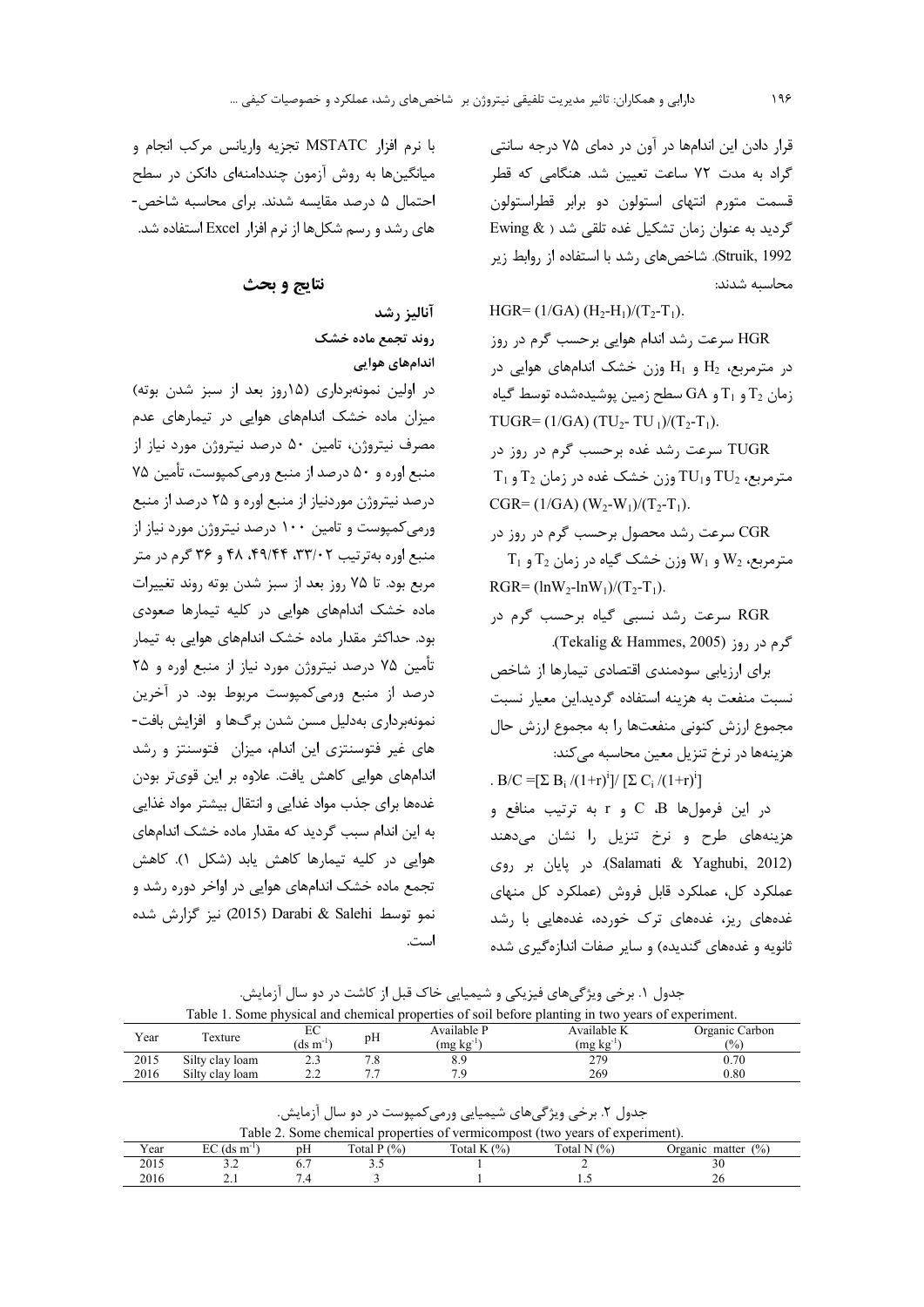

شکل ۱. روند تجمع ماده خشک هوایی در اندام های هوایی سیبزمینی در منابع مختلف نیتروژن. Figure 1. Trend of potato haulm dry matter accumalation with different nitrogen sources.

غده

عملكرد كاهش خواهد يافت (Kazemi et al., 2011). این نتایج با گزارش Levy& Veilleux (2007) که دمای بهینه برای رشد غده ۱۸-۱۵ درجه سانتیگراد است مطابقت دارد.

گىاە

در اولین نمونهبرداری میزان ماده خشک گیاه در تیمارهای عدم مصرف نیتروژن، تامین۵۰ درصد نیتروژن موردنیاز از منبع اوره و ۵۰ درصد از منبع ورمیکمپوست، تأمین ۷۵ درصد نیتروژن مورد نیاز از منبع اوره و ۲۵ درصد از منبع ورمی کمپوست و تامین ۱۰۰٪ نیتروژن مورد نیاز از منبع اوره به ترتیب ۳۸/۷۶، ۳۶۰/۳۶، ۵۵/۶۴ و ۴۰/۵۶ گرم در متر مربع بود. اگر چه در آخرین نمونهبردای میزان ماده خشک در اندامهای هوایی در کلیه تیمارها کاهش یافت اما بهدلیل اینکه در این مدت میزان افزایش ماده خشک غده در همه تیمارها از کاهش مقدار ماده خشک اندامهای هوایی بیشتر بود، روند تغییرات تجمع ماده خشک گیاه تا هنگام برداشت صعودی شد. در این بررسی حداکثر تجمع ماده خشک گیاه به تیمار تأمین ۷۵ درصد نیتروژن مورد نیاز از منبع اوره و ۲۵ درصد از منبع ورمی کمپوست تعلق داشت (شکل ۳). به همین دلیل بیشترین عملکرد غده توسط این تیمار تولید گردید. چنین ارتباطی بین تجمع ماده خشک گیاه و عملکرد غده توسط Darabi & Eftekhari (2014) نيز گزارش شده است.

در اولین نمونهبرداری (۱۵ روز بعد از سبز شدن بوته) میزان ماده خشک غده در تیمارهای عدم مصرف نیتروژن، تامین ۵۰٪ نیتروژن مورد نیاز از منبع اوره و ۵۰درصد از منبع ورمیکمپوست، تأمین ۷۵ درصد نیتروژن مورد نیاز از منبع اوره و ۲۵ درصد از منبع ورمی کمپوست و تامین ۱۰۰ درصد نیتروژن مورد نیاز از منبع اوره بهترتيب ٥/٧٣، ١٠/٨٢، ٧/۶۴ و ٤/٥۶ گرم در متر مربع بود. حداکثر مقدار ماده خشک غده به تیمار تأمین ۷۵ درصد نیتروژن مورد نیاز از منبع اوره و ۲۵ درصد از منبع ورمی کمیوست تعلق داشت (شکل ۲). با احتساب ۱۵ روز برای غدهزایی، مدت زمان حجیم شدن غده در این تحقیق ۶۰ روز بود که در صورت مساعد بودن شرایط اقلیمی برای تولید Darabi & ) مناسب كافى مىباشد Eftekhari, 2014)، اما با وجود اين موضوع مقدار ماده خشک غده در این پژوهش، حتی در تیمار تأمین ۷۵ درصد نیتروژن مورد نیاز از منبع اوره و ۲۵ درصد از منبع ورمی کمپوست، در مقایسه با مقدار ماده خشک Mousapour Gorji & Hassanabadi غده در پژوهش (2012) پایین میباشد. دلیل این موضوع را میتوان به بالا بودن دما در بخش قابل توجهي از دوره حجيم شدن غده نسبت داد. بالا بودن دما رشد اندامهای هوایی را تحریک میکند. بنابراین در چنین شرایطی مواد حاصل از فتوسنتز به جای انتقال به غده، به اندامهای هوایی منتقل و صرف رشد شاخ و برگ و نیز تنفس گیاه می شوند و در نتیجه رشد غده و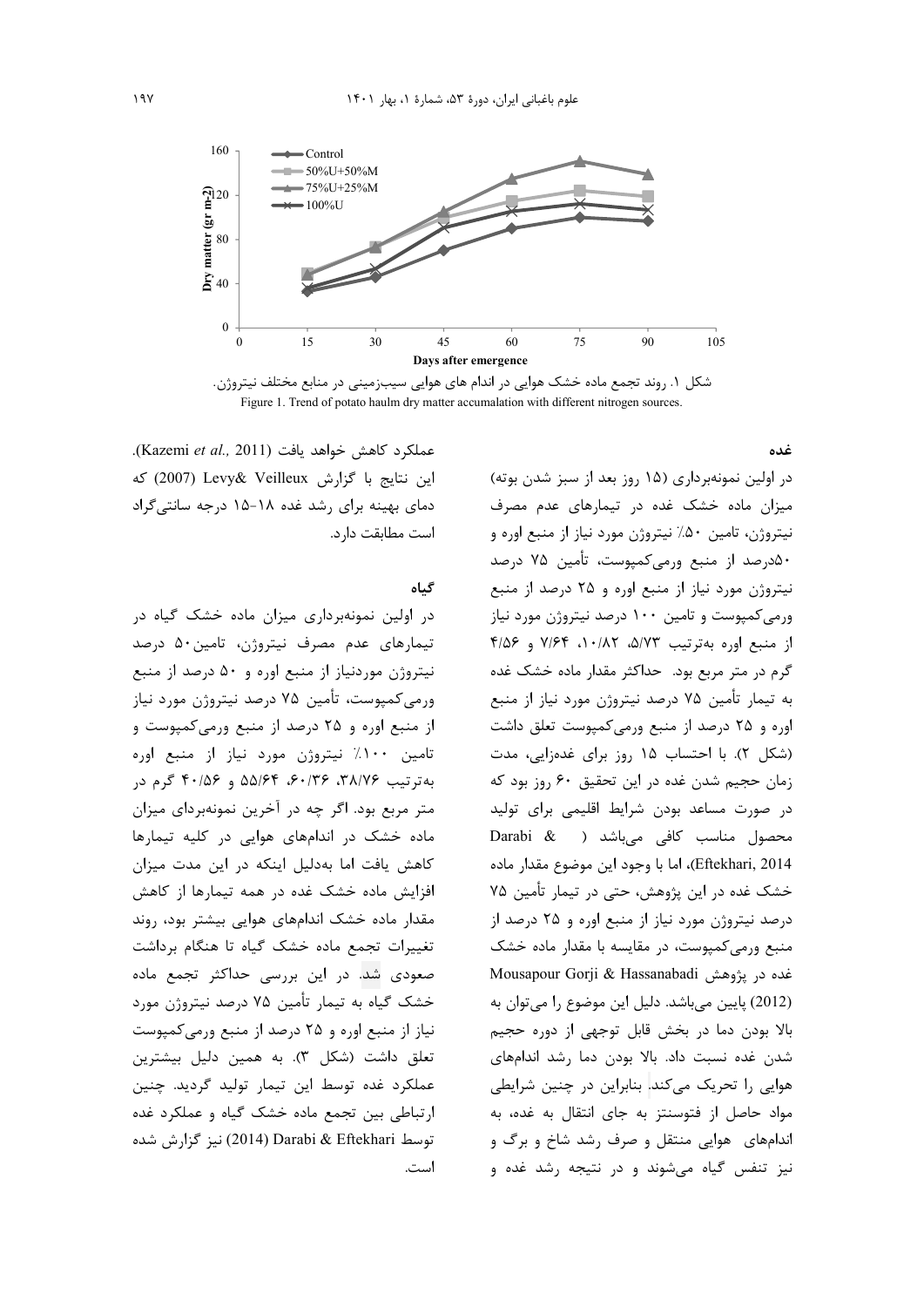

شکل ۲. روند تجمع ماده خشک در غده سیبزمینی در منابع مختلف نیتروژن. Figure 2. Trend of potato tuber dry matter accumalation with different nitrogen sources.



شکل ۳. روند تجمع ماده خشک درگیاه سیبزمینی در منابع مختلف نیتروژن. Figure 3. Trend of potato plant dry matter accumalation with different nitrogen sources.

سرعت رشد اندامهای هوایی

در اولین دوره نمونهبرداری (۳۰- ۱۵روز بعد از سبز شدن بوته) سرعت رشد اندامهای هوایی در تیمارهای عدم مصرف نیتروژن، تامین۵۰ درصد نیتروژن مورد نیاز از منبع اوره و ۵۰ درصد از منبع ورمی کمپوست، تأمين ٧۵ درصد نيتروژن مورد نياز از منبع اوره و ٢٥ درصد از منبع ورمیکمپوست و تامین ۱۰۰ درصد نیتروژن مورد نیاز از منبع اوره بهترتیب ۰/۵۶، ۱/۵۸، ۱/۶۷ و ۱/۶۵گرم در روز در متر مربع بود. این شاخص تا دوره دوم نمونهبرداری در همه تیمارها افزایش و سیس کاهش یافت. حداکثر سرعت رشد اندامهای هوایی به تیمار تامین ۱۰۰٪ نیتروژن مورد نیاز گیاه از منبع اوره مربوط بود. در اواخر دوره رشد و نمو گیاه، به علت مسن شدن برگها و کاهش رشد رویش*ی* سرعت رشد اندامهای هوایی در همه تیمارها منفی شد (شکل۴). منفی شدن سرعت رشد اندامهای هوایی سیبزمینی در اواخر دوره رشد و نمو توسط

Darabi & Eftekhari (2003) Kleinkopf et al. (2014) و Darabi (2017) نيز گزارش شده است.

# سرعت رشد غده

در اولین دوره نمونهبرداری (۳۰- ۱۵روز بعد از سبز شدن بوته) سرعت رشد غده در تیمارهای عدم مصرف نیتروژن، تامین ۵۰ درصد نیتروژن مورد نیاز از منبع اوره و ۵۰ درصد از منبع ورمی کمپوست، تأمین ۷۵ درصد نیتروژن مورد نیاز از منبع اوره و ۲۵ درصد از منبع ورمی کمپوست و تامین ۱۰۰ درصد نیتروژن مورد نیاز از منبع اوره بهترتیب ۴/۰۸، ۴/۵۸، ۵/۶۷ و ۴/۵۸ گرم در روز در متر مربع بود. در دو تیمار عدم مصرف نیتروژن و تأمین ۷۵ درصد نیتروژن مورد نیاز از منبع اوره و ۲۵ درصد از منبع ورمی کمپوست این شاخص تا دوره سوم نمونهبرداری و در دو تیمار عدم مصرف نیتروژن و تامین ۱۰۰ درصد نیتروژن مورد نیاز از منبع اوره تا دوره دوم نمونهبرداری افزایش و سپس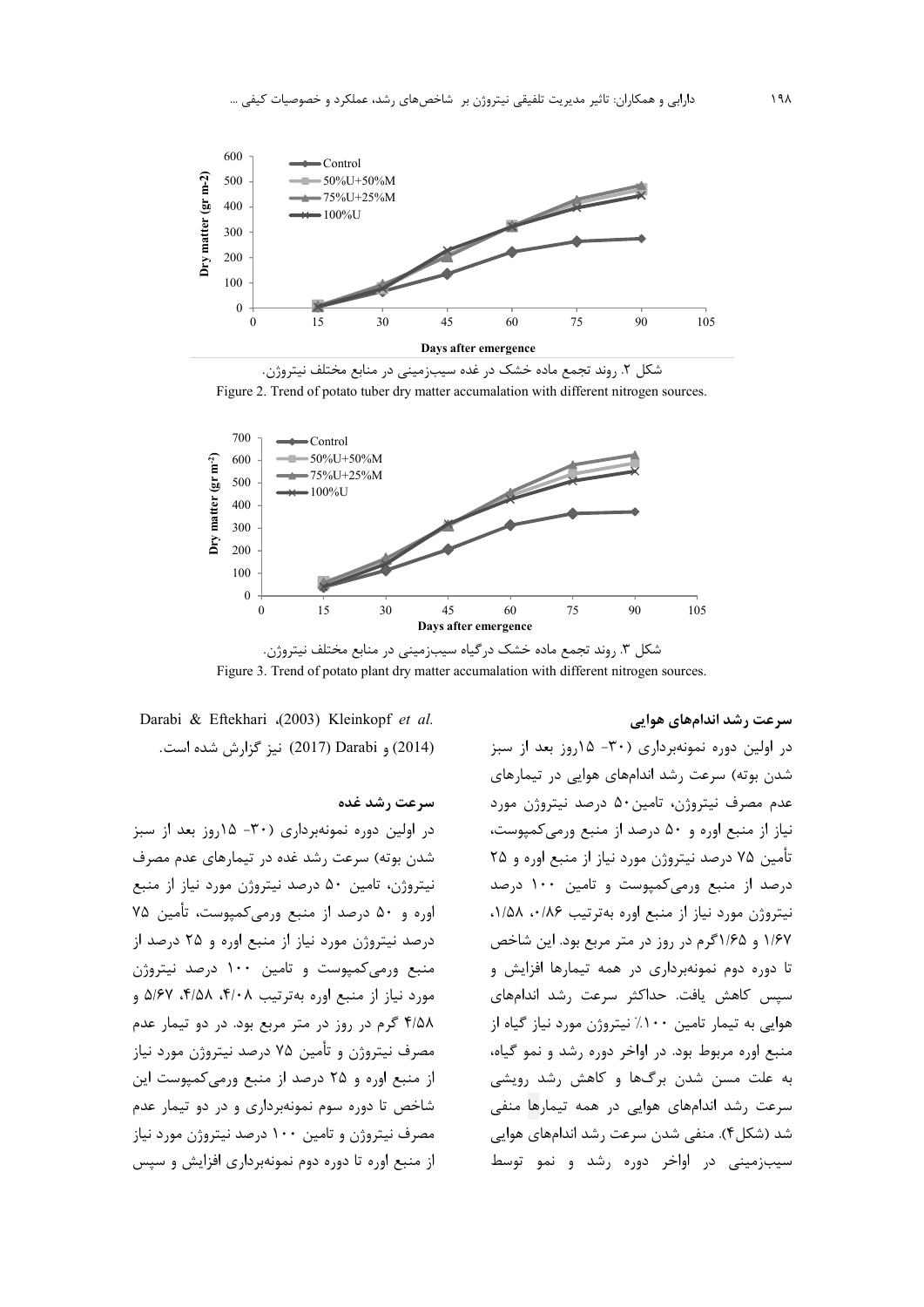تجمع ماده خشک غده به تیمار تامین۷۵ درصد نیتروژن مورد نیاز از منبع اوره و ۲۵ درصد از منبع ورمی کمپوست اختصاص یافت. ارزیابی عملکرد غده در این دو تیمار مشخص نمود که عملکرد تیمار تامین ۷۵ درصد نیتروژن مورد نیاز از منبع اوره و ۲۵ درصد از منبع ورمی کمپوست از تیمار تامین ۱۰۰ درصد نیتروژن موردنیاز از منبع اوره بهطور معنیداری بیشتر است (جدول ۴). بنابر اين هماهنگ با گزارش می توان (2012) Mousapour Gorji & Hassanabadi نتیجهگیری نمود که اختلاف در سرعت رشد غده در این دو تیمار سبب اختلاف در عملکرد گردیده و سرعت رشد بیشتر غده، عملکرد بالاتری را نیز به دنبال داشته است. على رغم متوقف شدن رشد رويشي و کاهش وزن اندامهای هوایی در اواخر دوره رشد و نمو گیاه، رشد غده در همه تیمارهای مورد بررسی با سرعت متفاوت، تا هنگام برداشت افزایش یافت که دليل آن را مي توان به باز جدب مواد ذخيره شده در آوندها نسبت داد (Kleinkopf et al., 2003).

et al. (شكل ۵). اين نتايج با گزارش et al. 2003) Kleinkopf که معمولا سرعت رشد غده در اواخر دوره رشد و نمو افزایش نمی یابد همخوانی دارد. چنین روندی در مورد تغییرات سرعت رشد غده توسط Salehi Mohammadi (2015) نيز مشاهده شده است. بررسی روند تغییرات سرعت رشد غده و اندامهایی هوایی مشخص نمود هنگامی که سرعت رشد غده به حداکثر خود می رسد، سرعت رشد اندامهای کاهش می بابد، دلیل این موضوع رقابت بین اندامهای هوایی و غده برای جذب آسیمیلاتها و قوی تر بودن غده برای هدایت و جذب بیشتر این این مواد به سمت خود می باشد (Rowe, 1993). اگرچه در این بررسی حداکثر سرعت رشده غده به تیمار تامین ۱۰۰ درصد نیتروژن مورد نیاز از منبع اوره مربوط بود. ولی با توجه به اینکه دردورههای نمونهبرداری اول، سوم و چهارم این شاخص در تیمار تأمین ۷۵ درصد نیتروژن مورد نیاز از منبع اوره و ۲۵ درصد از منبع ورمی کمپوست از تیمار مزبور بیشتر بود، حداکثر



شکل ۴. روند تغییرات سرعت رشد اندام های هوایی سیبزمینی در منابع مختلف نیتروژن. Figure 4. Changes trend of potato haulm growth rate with different nitrogen sources



Figure 5. Changes trend of potato tuber growth rate with different nitrogen sources.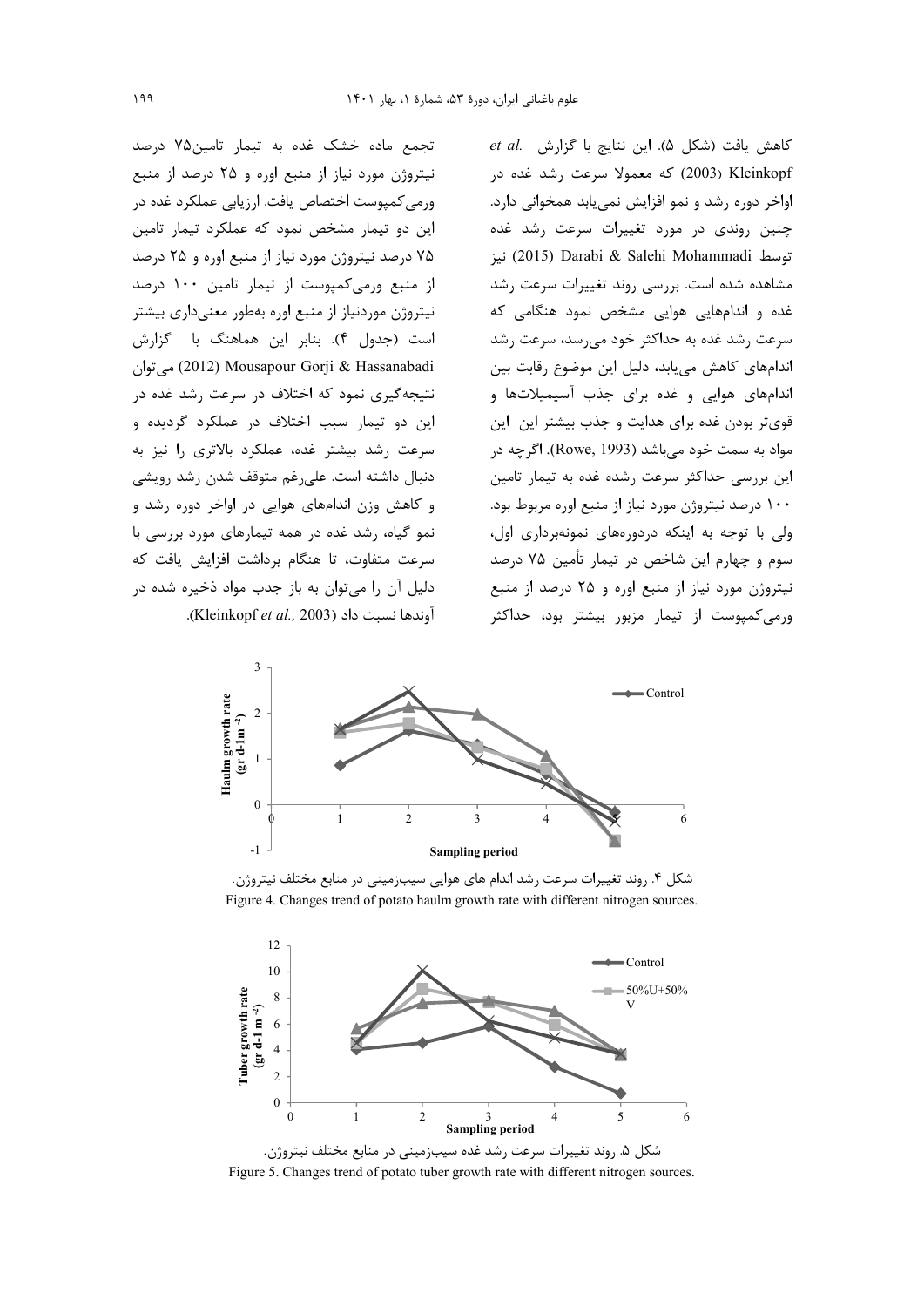سرعت رشد محصول در اولین دوره نمونهبرداری سرعت رشد محصول در تیمارهای عدم مصرف نیتروژن، تامین ۵۰ درصد نیتروژن مورد نیاز از منبع اوره و ۵۰ درصد از منبع ورمی کمپوست، تأمین ۷۵ درصد نیتروژن مورد نیاز از منبع اوره و ۲۵ درصد از منبع ورمی کمپوست و تامین ۱۰۰ درصد نیتروژن مورد نیاز از منبع اوره به ترتیب ۴/۹۴، ۶/۱۶، ۷/۳۳ و ۶/۶۹ گرم در روز در متر مربع بود. با افزایش سطح برگ و در نتیجه افزایش جذب نور، سرعت رشد محصول افزايش يافت. حداكثر سرعت رشد محصول در تیمارهای عدم مصرف نیتروژن، تامین ۵۰ درصد نیتروژن مورد نیاز از منبع اوره و ۵۰ درصد از منبع ورمی کمپوست، تأمین ۷۵ درصد نیتروژن مورد نیاز از منبع اوره و ۲۵ درصد از منبع ورمی کمپوست و تامین ۱۰۰ درصد نیتروژن مورد نیاز از منبع اوره به ترتیب به ۷/۱۶، ۰/۴۷، ۹/۷۹ و ۱۱/۹۲ گرم در روز در متر مربع (2014) Al-Mahmud et al. بسید. هماهنگ با گزارش, د,اواخر دوره رشد و نمو به علت کاهش رشد رویشی و در سایه قرار گرفتن برگ@ای پیر، سرعت رشد محصول

حداکثر سرعت رشد نسبی در کلیه تیمارهای مورد مطالعه در دوره اول نمونهبرداری مشاهده شد. بیشترین سرعت رشد نسبی گیاه به تیمار تامین ۱۰۰ درصد نیتروژن مورد نیاز از منبع اوره تعلق داشت. از دوره دوم نمونهبرداری این شاخص کاهش يافت (شكل ٧). كاهش سرعت رشد نسبي با افزايش سن گیاه به این دلیل است که با افزایش سن، بافتهایی که به اندامهای هوایی گیاه اضافه مے شوند بافتھای ساختمانی هستند که نقشی در رشد گیاه ندارند. علاوه بر این، کاهش سرعت رشد نسبي تا حدودي مربوط به در سايه قرار گرفتن Koocheki et al., ) برگهای پایین تر گیاه میباشد 1995). افزايش قابل توجه وزن غده، بافت غير فتوسنتزی، در اواخر دوره رشد و نمو گیاه از علل دیکر کاهش این شاخص گیاه میباشد ( & Darabi Eftekhari, 2014). كاهش سرعت رشد نسبى با افزايش سن گياه توسط محققان مختلف از جمله (2012) Mousapour (2016) Mompie et al.



شکل ۶. روند تغییرات سرعت رشد محصول سیبزمینی در منابع مختلف نیتروژن. Figure 6. Changes trend of potato crop growth rate with different nitrogen sources.



شکل ۷. روند تغییرات سرعت رشد نسبی سیبزمینی در منابع مختلف نیتروژن. Figure 7. Changes trend of potato crop growth rate with different nitrogen sources.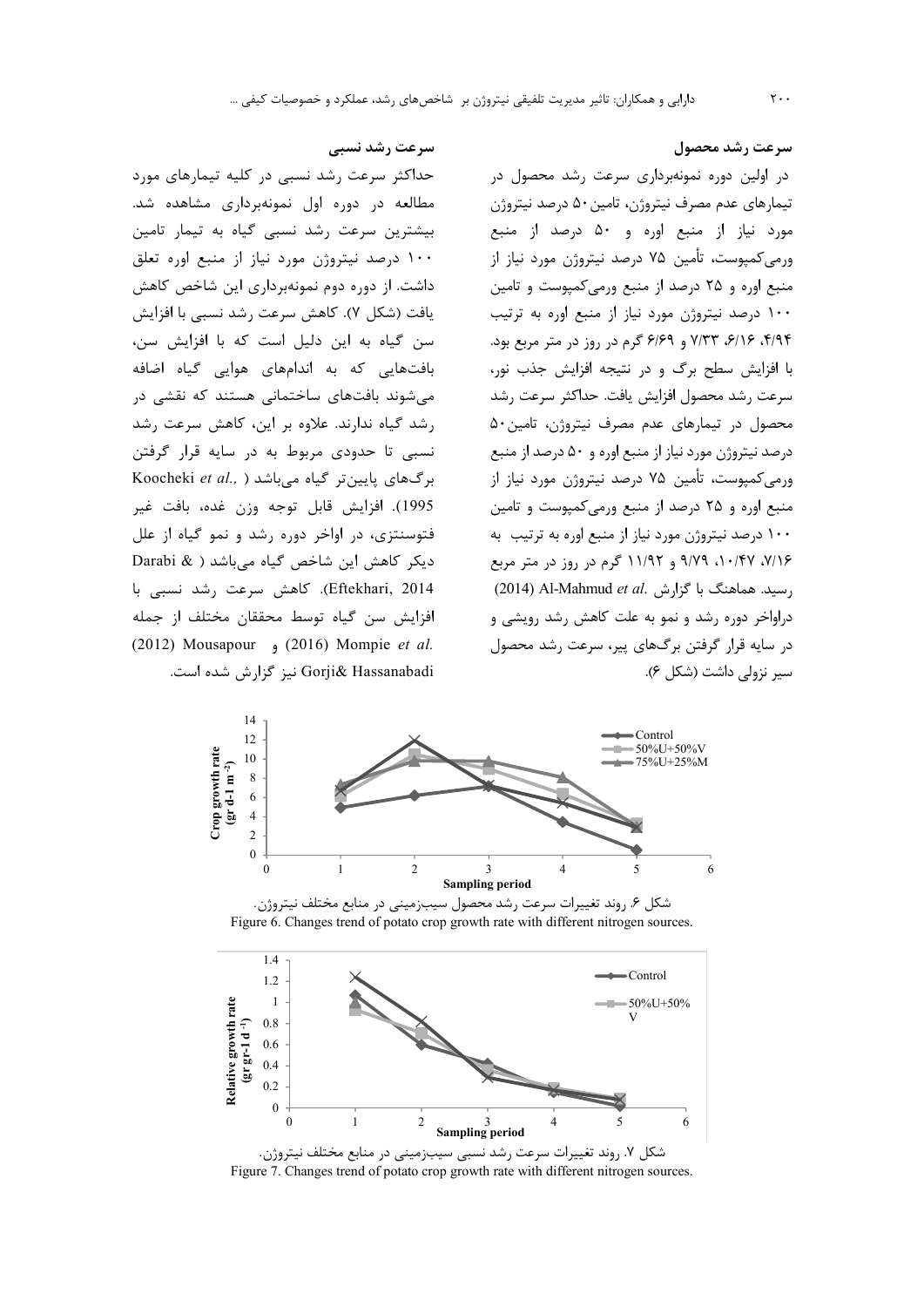عملکرد و صفات کیفی

نتايج تجزيه واريانس دادههاى مركب مربوط به عملکرد غده کل نشان داد که اثر سال و اثر منبع کود بر این صفت در سطح احتمال یک درصد معنی دار بود. اما اثر متقابل سال و منبع کود بر این صفت معنیدار نشد. کمترین عملکرد غده کل به تیمار عدم مصرف نيتروژن مربوط بود. عملكرد هر دو تيمار تأمين ۷۵٪ درصد نیتروژن مورد نیاز از منبع اوره و ۲۵ درصد از منبع ورمیکمپوست و تأمین۵۰ درصد نیتروژن مورد نیاز از منبع اوره و ۵۰ درصد از منبع ورمی کمپوست نسبت به تیمار تأمین ۱۰۰ درصد نیتروژن مورد نیاز از منبع اوره به طور معنیداری بيشتر بود (جدول ۵). مشابه با اين نتايج (2007) Nyiraeza & Snapp نيز گزارش نمودند تأمين بخشي از نیتروژن مورد نیاز گیاه از منبع مواد آلی در مقایسه با تأمین همه نیتروژن مورد نیاز از منبع کودهای شیمیایی سبب افزایش عملکرد غده کل شده است. علت افزايش عملكرد غده كل درتركيب ورمی کمپوست و کود شیمیایی را میتوان به مزایای فراوان این ماده از جمله بهبود خصوصیات فیزیکی (ظرفیت نگهداری آب، تخلخل و تهویه)، شیمیایی pH) وفراهمی عناصر غذایی)، افزایش فعالیتهای بیولوژیکی خاک و تولید هورمونهای رشد نسبت داد .(Models et al., 2007).

در سیبزمینی علاوه بر عملکرد غده کل، عملکرد غده قابلفروش نیز بسیار مهم است زیرا ممکن است درصد قابل توجهي از غدهها بهعلل گوناگون از جمله گنديدگى، ريز بودن و يا عارضه فيزيولوژيكى رشد ثانویه قابلیت عرضه به بازار را نداشته باشند، به همین

دليل در اين پژوهش علاوه بر عملكرد غده كل، عملكرد غده قابل فروش نيز مورد تجزيه و تحليل قرار گرفت. نتایج این ارزیابی مشخص نمود روند تغییرات عملکرد غده قابل فروش تیمارهای آزمایشی کاملا مشابه با عملكرد غده كل اين تيمارها بود (جدول ۴). تعداد غده در بوته بستگی به تعداد ساقه تولید شده توسط بوته و شرایط محیطی در هنگام غده زایی دارد (Kleinkopf et al., 2003) اثر منبع كود بر اين صفت در سطح احتمال یک درصد معنیدار شد. ولی اثر سال و اثر متقابل سال و منبع کود بر این صفت معنیدار نبود. مصرف ورمیکمپوست سبب افزایش معنیدار تعداد غده در بوته گردید (جدول۴)، هماهنگ با نتایج اين پژوهش .Keisham *et al (*2015) نيز تأثير مثبت ورمی کمپوست را در افزایش تعداد غده در بوته گزارش نمودهاند. دليل افزايش تعداد غده با مصرف ورمی کمپوست را می توان به نقش این ماده آلی در افزايش تعداد ساقه اصلى نسبت داد. با افزايش تعداد ساقه، سطح برگ و در نتیجه میزان فتوسنتز افزایش خواهد یافت که به همین دلیل امکان رشد و نمو برای تعداد بيشتري غده فراهم مي شود (جدول ۴).

تاثیر سال و منبع کود بر متوسط وزن غده در سطح احتمال یک درصد معنیدار بود. اثر متقابل سال و منبع کود بر این صفت معنیدار نشد. همانند تعداد غده در بوته، کمترین متوسط وزن غده به تیمار عدم مصرف نیتروژن تعلق داشت. در میان سه تیمار ديگر، كمترين اين صفت به تيمارتأمين٥٠ درصد نیتروژن مورد نیاز از منبع اوره و ۵۰ درصد از منبع ورمی کمپوست که بیشترین تعداد غده در بوته را تولید نموده بود، اختصاص يافت.

| جدول ۴. مقایسه میانگین اثر عدم مصرف نیتروژن، تأمین۵۰ درصد نیتروژن مورد نیاز از منبع اوره و ۵۰ درصد از منبع      |  |
|-----------------------------------------------------------------------------------------------------------------|--|
| ورمی کمپوست، ۷۵ درصد نیتروژن مورد نیاز از منبع اوره و ۲۵ درصد از منبع ورمی کمپوست و تأمین ۱۰۰ درصد نیتروژن مورد |  |
| نیاز از منبع اورہ بر برخی صفات سیبزمینی.                                                                        |  |

| Table 4. Mean comparison effect of nitrogen fertilizer lack, plots that received 50% nitrogen from urea plus 50%                                                                           |  |  |  |  |  |  |  |
|--------------------------------------------------------------------------------------------------------------------------------------------------------------------------------------------|--|--|--|--|--|--|--|
| nitrogen from vermicompost, plots that received 75% nitrogen from urea plus 25% nitrogen from                                                                                              |  |  |  |  |  |  |  |
| vermicompost and plots that obtained 100% nitrogen from urea on some traits of potato.                                                                                                     |  |  |  |  |  |  |  |
| $\Gamma$ atal tukan viald (t.ko <sup>-1</sup> ) Monkatakla tukan viald (t.ko <sup>-1</sup> ) Moon tukan nymbon<br>$M_{\text{max}}$ to keep we calculate $(\alpha)$<br>Alitan non corrector |  |  |  |  |  |  |  |

| N <sub>1</sub> trogen sources | Fotal tuber vield (t ha <sup>-1</sup> | Marketable tuber vield (t ha <sup>-1</sup> | Mean tuber number | Mean tuber weight (g) |
|-------------------------------|---------------------------------------|--------------------------------------------|-------------------|-----------------------|
| Control                       | 14.49c                                | 12.34c                                     | 5.10b             | 56.29c                |
| 50% U+50%V                    | 24.99a                                | 22.64a                                     | 6.50a             | 74.04b                |
| 75% U+25%V                    | 25.24a                                | 22.52a                                     | 6.13a             | 85.28a                |
| 100% U                        | 22.39b                                | l 8.56b                                    | 5.23b             | 82.10a                |

در هر ستون حروف یکسان نشاندهنده عدم تفاوت معنیدار میباشد.

In each column, values with same letter does not have significantly difference with each other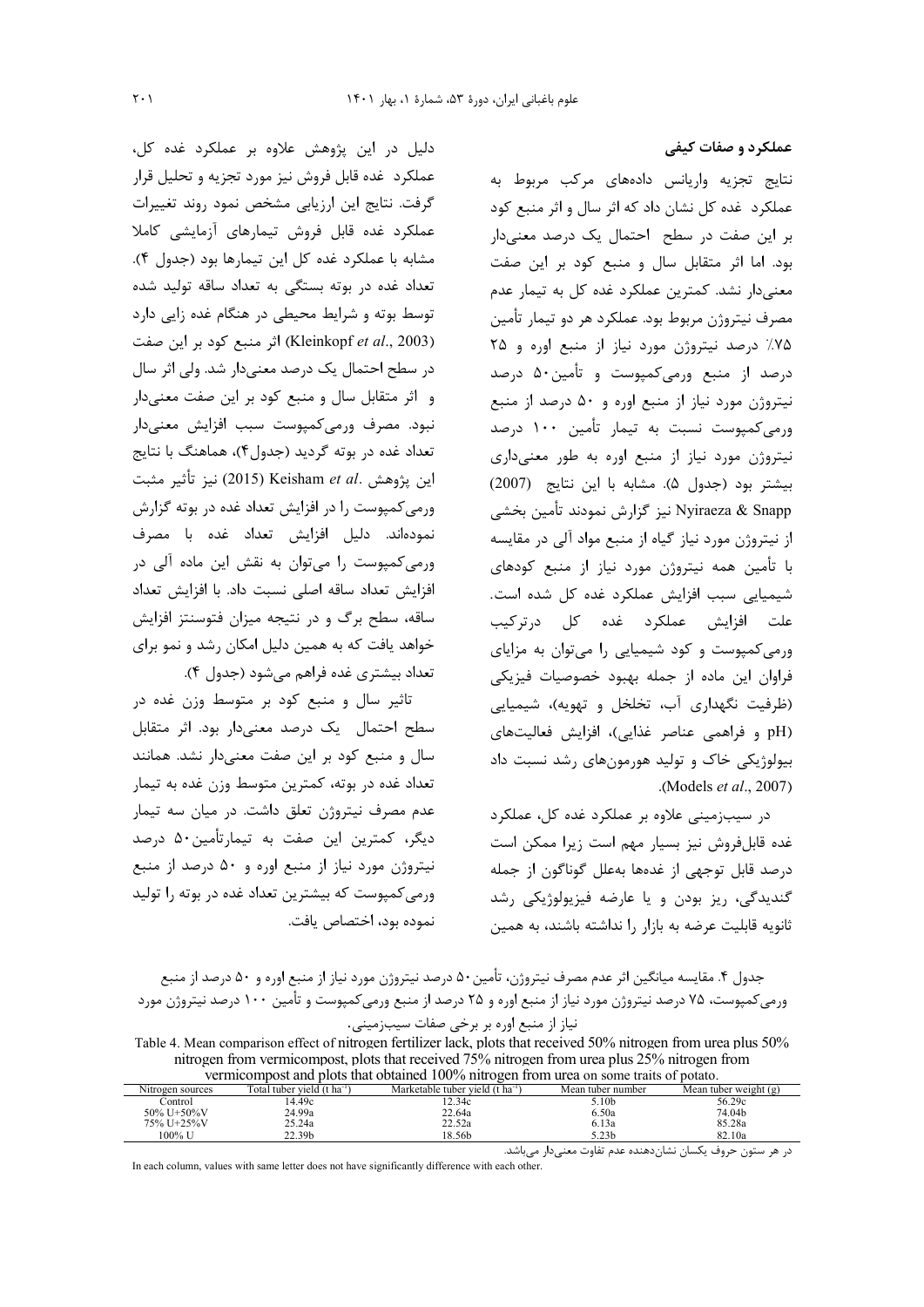كاهش متوسط وزن غده در اين تيمار در مقايسه با تیمار تأمین ۷۵ درصد نیتروژن مورد نیاز از منبع اوره و ۲۵ درصد از منبع ورمیکمپوست و تیمار تأمین ۱۰۰ درصد نیتروژن مورد نیاز از منبع اوره معنیدار بود (جدول ۴). وجود رابطه منفي بين تعداد و وزن غده توسط Darabi (2013) نيز گزارش شده است.

ارزیابی نیتروژن برگ مشخص نمود اثر سال و اثر منبع کود بر درصد نیتروژن برگ در سطح احتمال یک درصد معنیدار شد. اثر متقابل سال و منبع کود بر این صفت معنیدار نبود. بیشترین نیتروژن برگ در تیمار تامین ۱۰۰ درصد نیتروژن مورد نیاز از منبع اوره مشاهده گردید. کاهش نیتروژن برگ در تیمار تامین ۷۵ درصد نیتروژن مورد نیاز از منبع اوره و ۲۵ درصد از منبع ورمی کمپوست در مقایسه با تیمار مزبور معنیدار نبود (جدول ۵). در تیمار تامین ۷۵ درصد نیتروژن مورد نیاز از منبع اوره و ۲۵ درصد از منبع ورمیکمپوست، ۲۵ درصد نیتروژن به شکل آلی مصرف شده است و همه این نیتروژن در طی رشد و نمو گیاه به شکل معدنی و قابل جذب برای گیاه تبديل نشده است (Zhang et al., 2006). بنابراين می توان نتیجهگیری نمود علی رغم کمتر بودن نیتروژن قابل جذب در دوره رشد و نمو گیاه در تیمار تامین ۷۵ درصد نیتروژن مورد نیاز از منبع اوره و ۲۵ درصد از منبع ورمی کمپوست در مقایسه با تیمار تامین ۱۰۰ درصد نیتروژن مورد نیاز از منبع اوره، اختلاف معنىدارى بين ميزان نيتروژن جذب شده توسط گیاهان در این دو تیمار مشاهده نشده است. علت این موضوع را میتوان به تاثیر ورمی کمپوست در بهبود شرایط فیزیکی، شیمیایی و بیولوژیکی خاک که سبب افزایش نیتروژن قابل جذب از منبع خاک برای گیاه در این تیمار شده است، نسبت داد (Ouedraogo et al., 2006). در تیمار تامین۵۰ درصد نیتروژن مورد نیاز از منبع اوره و ۵۰ درصد از منبع ورمیکمپوست که بیشترین میزان ورمیکمپوست در بین همه تیمارهای آزمایشی مصرف گردید، میزان نیتروژن برگ در مقایسه با تیمار تامین ۷۵ درصد نیتروژن

مورد نیاز از منبع اوره و ۲۵ درصد از منبع ورمی کمپوست و تیمار تامین ۱۰۰ درصد نیتروژن مورد نیاز گیاه در سطح احتمال یک درصد کمتر بود (جدول ۵) که علت آن مسئله را می توان چنین توجیه نمود، هرچند ورمیکمپوست اثرات مثبتی در تامین نیتروژن قابل جذب برای گیاه از منبع خاک دارد، ولی بهدلیل بالابودن سهم نیتروژن آلی در تیمار تامین ۵۰ درصد نیتروژن مورد نیاز از منبع اوره و۵۰ درصد از منبع ورمی کمپوست و کند بودن فرأيند معدني شدن نيتروژن، ميزان نيتروژن قابل جذب برای گیاه در این تیمار کمتر از دو تیمار تامین ۷۵ درصد نیتروژن مورد نیاز از منبع اوره و ۲۵ درصد از منبع ورمیکمپوست و تامین ۱۰۰ درصد نیتروژن مورد نیاز از منبع اوره بوده است .(Zhang et al., 2006)

اثر سال و منبع کود بر درصد نیتروژن غده بهترتیب در سطح یک درصد و پنج درصد معنیدار گردید ولی اثر متقابل سال و منبع کود بر این صفت معنیدار نشد. روند تغییرات نیتروژن برگ و غده مشابه بود که این موضوع بیان کننده این مطلب است که متناسب با نیتروژن قابل دسترس در ناحیه ریزوسفر ریشه، این عنصر توسط ریشه جذب و سپس به برگ و غده منتقل میشود. مطابق با گزارش 2011) Taye) در این پژوهش نیز اختلاف نیتروژن غده در دو تیمار تأمین ۷۵ درصد نیتروژن مورد نیاز از منبع اوره و ۲۵ درصد از منبع ورمیکمپوست و تأمین ۱۰۰ درصد نیتروژن مورد نیاز گیاه از منبع اوره معنى دار نبود (جدول ۵).

مصرف کود نیتروژن علاوه بر عملکرد غده سیب زمینی، کیفیت غدههای تولیدی را نیز تحت تأثیر قرار میدهد. مصرف نیتروژن میتواند با افزایش درصد نیتروژن غدهها و تبدیل آنها به پروتئین موجب بهبود ارزش غذایی غدهها شود.

با توجه به این که درصد پروتئین غده ضریبی از درصد نيتروژن غده است، روند تغييرات پروتئين غده كاملا مشابه با روند تغييرات نيتروژن غده بود. يعنى این که استفاده از ورمیکمپوست بهعنوان تأمینکننده بخشی از نیتروژن مورد نیاز گیاه، سبب کاهش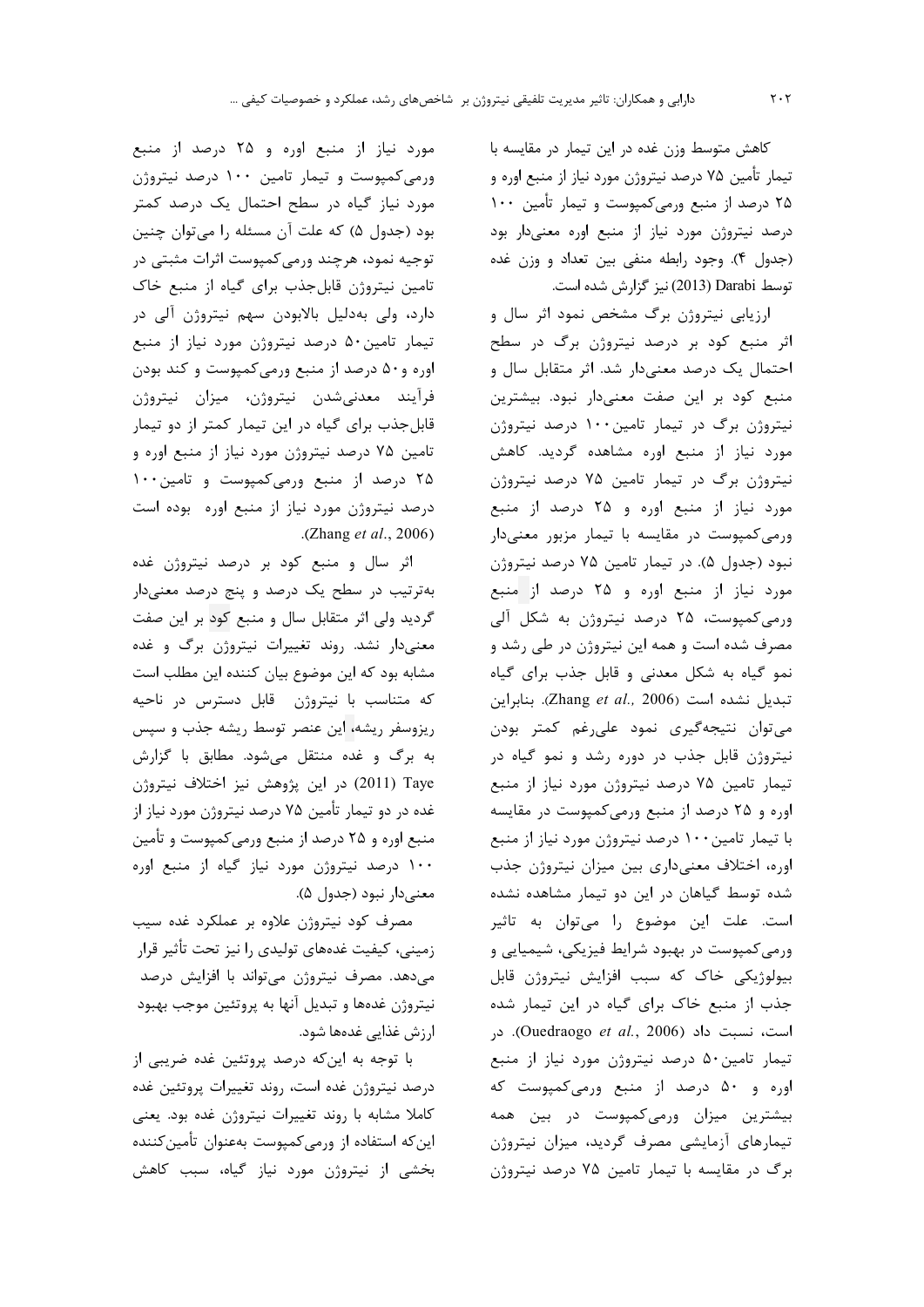.<br>پروتئین غده گردید، هر چند که این کاهش در تیمار تأمين ٧۵ درصد نيتروژن مورد نياز از منبع اوره و ٢۵ درصد از منبع ورمی کمپوست در مقایسه با تیمار تأمین ۱۰۰ درصد نیتروژن از منبع اوره معنیدار نبود (جدول۵). کاهش پروتئین غده در اثر مصرف مواد آلی توسط .Burt et al (1993) نيز گزارش شده است. در غده سیبزمینی نیتروژن میتواند به اشکال مضر همانند نيترات و يا گيليكوآلكالوئيد (سولانين) تحمع .(Hamouz et al., 2005).

نیترات مضر نبوده ولی تحت تاثیر آنزیمهای هضم کننده به نیتریت تبدیل شده که نیتریت نیز می تواند به ترکیبات ان- نیترو تبدیل شود. این ترکیبات سبب تبدیل هموگلوبین به متهموگلوبین میشوند. میزان مجاز جذب نیترات و نیتریت برای یک فرد بالغ ۷۰ کیلوگرمی در روز بهترتیب ۲۶۰ و ۴۹ میلی گرم میباشد. چنانچه میزان جذب نیترات از ۱۱-۸ میلی گرم به ازای هر کیلوگرم وزن بدن افزایش پابد، كشنده است (Burt et al., 1993). از نظر تجمع نیترات در بین سبزیجات، سیبزمینی یک محصول خطرناک تلقی می شود (Murawa *et al.,* 2008). مقدار مجاز نیترات در غده سیبزمینی ۱۷۰ میلیگرم بر کیلوگرم غده می باشد (Noorbaksh et al., 2003). ده عامل مهم و تاثیر گذار بر میزان نیترات، رقم و كوددهى نيتروژن مىباشند. نتايج تجزيه واريانس مشخص نمود اثر منبع كود و اثر متقابل سال و منبع کود بر میزان نیترات غده در سطح احتمال یک درصد معنی دار است. اثر سال بر این صفت معنی دار نشد. در

غده افزايش يافت (جدول ۵). مطالعات -Jarych 2006) 2006) نیز مشخص نمود که افزایش نيتروژن معدني سبب افزايش تجمع نيترات شده است. کاهش میزان نیترات در سیبزمینی با مصرف مواد آلی توسط Liroon (2009) نیز گزارش شده است. درباره میزان مصرف نیتروژن در سیبزمینی که منجر به تجمع نیترات بیش از حد مجاز، ۱۷۰ میلی گرم در کیلوگرم ماده خشک، می شود گزارشات متناقضی ارائه (2008) Wierzbicka et al. بابطه Wierzbicka et al. Janowiak et al. مصرف ٥٠ تا ٩٠ كيلوگرم در هكتار و (2009) مصرف ١٢٠ كيلوگرم نيتروژن در هكتار را توصیه نمودند. در این پژوهش با مصرف ۱۶۱ نیتروژن در هکتار میزان نیترات غده (۱۳۴ میلی گرم بر كيلوگرم غده) از حد مجاز فراتر نرفت (جدول ۵). هماهنگ با این نتایج Prosba (1996) گزارش نمود با مصرف ۱۶۰ کیلوگرم نیتروژن در هکتار غلظت نیترات از حد مجاز فراتر نرفته است. بنابراین می توان چنین نتیجهگیری نمود که میزان مصرف مجاز نیتروژن درسیب زمینی به رقم و شرایط اقلیمی بستگی دارد (Poberezny et al., 2015). همچنین فرم نیتروژن کاربردی نیز تأثیر بسزایی در تجمع نیترات در گیاهان دارد و از این نظر فرمهای آلی و احیایی نیتروژن منجر به تجمع نیترات به مراتب کمتری نسبت به فرمهای معدنی و اکسیدی نیتروژن میگردند (Souri et al., 2019; Souri et al., 2017) كه با نتايج این تحقیق همخوانی دارد.

این آزمایش با افزایش میزان نیتروژن معدنی نیترات

جدول ۵. مقايسه ميانگين اثر عدم مصرف نيتروژن، تأمين ۵۰ درصد نيتروژن مورد نياز از منبع اوره و ۵۰ درصد از منبع ورمی کمپوست، ۷۵ درصد نیتروژن مورد نیاز از منبع اوره و ۲۵ درصد از منبع ورمی کمپوست و تأمین ۱۰۰ درصد نیتروژن مورد نياز از منبع اوره بر برخي صفات سيبزميني.

Table 5. Mean comparison effect of nitrogen fertilizer lack, plots that received 50% nitrogen from urea plus 50% nitrogen from vermicompost, plots that received 75% nitrogen from urea plus 25% nitrogen from vermicompost and plots that obtained 100% nitrogen from urea on some traits of notato

| commod Typ/0 muogen from area on some trans of potato. |                   |                 |                    |               |                                     |  |  |  |
|--------------------------------------------------------|-------------------|-----------------|--------------------|---------------|-------------------------------------|--|--|--|
| Nitrogen                                               | Leaf nitrogen     | Tuber nitrogen  | Tuber protein      | Tuber nitrate | Tuber dry matter<br>content $(\% )$ |  |  |  |
| sources                                                | content $(\% )$   | content $(\% )$ | content $(\% )$    | content (ppm) |                                     |  |  |  |
| Control                                                | 3.32c             | l.46c           | 9.11c              | 74.70d        | 19.04a                              |  |  |  |
| 50% U+50%V                                             | 3.82 <sub>b</sub> | l.56b           | 10.28 <sub>b</sub> | 91.85c        | 19.23a                              |  |  |  |
| 75% U+25%V                                             | 4.00ab            | .72ab           | 10.79ab            | 107.60b       | 19.19a                              |  |  |  |
| 100% U                                                 | 4.11a             | 1.78a           | 11.13a             | 134.00a       | 20.00a                              |  |  |  |

در هر ستون حروف يكسان نشاندهنده عدم تفاوت معنىدار مىباشد.

In each column, values with same letter does not have significantly difference with each other.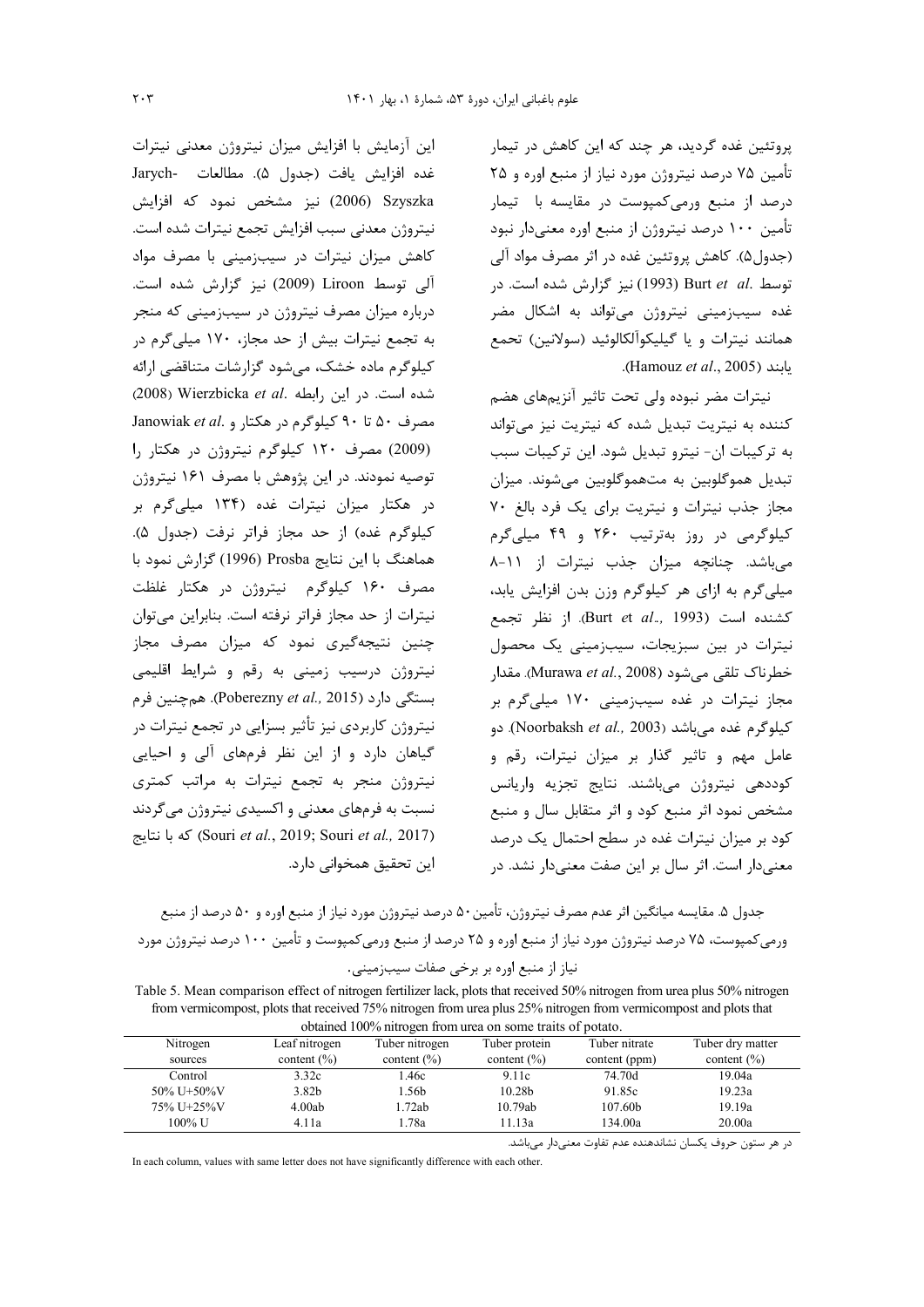در اين تحقيق اثر سال، منبع كود و اثر متقابل اين دو عامل بر درصد ماده خشک غده معنیدار نشد Alam et al. (جدول ۵). هماهنگ با نتایج این تحقیق، Alam et al. (2007) نیز گزارش نمودند که کاربرد ورمی کمپوست تأثیر معنیداری بر درصد ماده خشک غده نداشته است.

کارایی مصرف نیتروژن بیانگر تولید محصول به ازای هر واحد نیتروژن میباشد (Moll et al., 1982). بھبود کارایی مصرف نیتروژن یکی از ارکان مهم کشاورزی پایدار میباشد. خارج شدن نیترات از منطقه گسترش ریشه سبب آلودگی آبهای زیر زمینی و اقزايش هزينه توليد مي گردد (Souri et al., 2019). تامین بخشی از نیتروژن از منبع ورمی کمپوست در هر دو تیمار تأمین ۵۰ درصد نیتروژن مورد نیاز از منبع اوره و ۵۰ درصد از منبع ورمی کمیوست و تأمین ۷۵ درصد نیتروژن مورد نیاز از منبع اوره و ۲۵ درصد از منبع ورمى كمپوست سبب افزايش كارايي مصرف نیتروژن در مقایسه با تیمار تامین ۱۰۰ درصد نیتروژن Myiraeza & .(۶) منبع اوره گردید (جدول ۶). & Nyiraeza Snapp (2007) نیز گزارش نمودند کاربرد توام مواد آلی و کود شیمیایی سبب بهبود کارایی مصرف نيتروژن در سيبزمينى شده است. .Lynch et al (2008) گزارش نمودند بھبود کارایی مصرف نیتروژن در اثر کاربرد مواد آلی در سیبزمینی نتیجه تاثیر مثبت این ماده در افزایش ظرفیت نگهداری آب در خاک و در نتیجه کاهش آبشویی نیترات میباشد.

کارایی زراعی نیتروژن بیانگر افزایش میزان عملکرد غده (برحسب کیلوگرم در هکتار) به ازای

مصرف هر واحد نیتروزن درکرتهایی که نیتروژن مصرف شده نسبت به کرتهایی که نیتروژن مصرف نشده است می باشد (Sinebo et al. 2004). همانند کارایی مصرف نیتروژن، تامین بخشی از نیتروژن از منبع ورمیکمپوست در هر دو تیمار تأمین ۵۰ درصد نیتروژن مورد نیاز از منبع اوره و۵۰ درصد از منبع ورمی کمپوست و تأمین ۷۵ درصد نیتروژن مورد نیاز از منبع اوره و ۲۵ درصد از منبع ورمی کمپوست سبب افزایش کارایی زراعی مصرف نیتروژن در مقایسه با تامین ۱۰۰ درصد نیتروژن مورد نیاز از منبع اوره گردید (جدول ۶). افزایش کارایی زراعی نیتروژن با مصرف توام کودهای آلی و شیمیایی توسط Sikora & Enkiri (2000) نیز گزارش شده است.

با توجه به عدم وجود اختلاف معنىدار بين عملکرد غده کل و غده قابل فروش در دو تیمار تامين ۵۰ درصد نيتروژن مورد نياز از منبع اوره و ۵۰ درصد از منبع ورمیکمپوست و تأمین ۷۵ درصد نیتروژن مورد نیاز از منبع اوره و ۲۵ درصد از منبع ورمی کمپوست از شاخص نسبت منفعت به هزینه برای مشخص شدن تیمار برتر استفاده گردید. بررسی این شاخص بر اساس نرخ های تنزیل مورد بررسی نشان داد که بیشترین نسبت منفعت به هزینه به تیمار تامین ۷۵ درصد نیتروژن مورد نیاز از منبع ورمیکمپوست و ۲۵ درصد از منبع اوره تعلق داشته و از نظر اقتصادی این تیمار بر تیمار تامین ۵۰ درصد نیتروژن مورد نیاز از منبع اوره و ۵۰ درصد از منبع ورمیکمپوست برتری دارد (جدول ۷).

جدول ۶. مقايسه ميانگين اثر عدم مصرف نيتروژن، تأمين ۵۰ درصد نيتروژن مورد نياز از منبع اوره و ۵۰ درصد از منبع ورمی کمپوست، ۷۵ درصد نیتروژن مورد نیاز از منبع اوره و ۲۵ درصد از منبع ورمی کمپوست و تأمین ۱۰۰ درصد نیتروژن مورد

نياز از منبع اوره بر برخي صفات سيبزميني.

Table 6. Mean comparison effect of nitrogen fertilizer lack, plots that received 50% nitrogen from urea plus 50% nitrogen from vermicompost, plots that received 75% nitrogen from urea plus 25% nitrogen from vermicompost and plots that obtained 100% nitrogen from urea on some traits of notate

| obtained Too70 muogen nom area on some trans of potato. |                                  |                                   |  |  |  |
|---------------------------------------------------------|----------------------------------|-----------------------------------|--|--|--|
| Nitrogen sources                                        | Nitrogen use efficiency          | Agronomic nitrogen use efficiency |  |  |  |
|                                                         | (kg tuber $N$ kg <sup>-1</sup> ) | (kg tuber $N$ kg <sup>-1</sup> )  |  |  |  |
| $50\% \text{ U} + 50\% \text{V}$                        | 156.40a                          | 65.01a                            |  |  |  |
| 75% U+25%V                                              | 158.30a                          | 64.92a                            |  |  |  |
| 100% U                                                  | 139.20b                          | 48.69b                            |  |  |  |

در هر ستون حروف يكسان نشاندهنده عدم تفاوت معنىدار مىباشد.

In each column, values with same letter does not have significantly difference with each other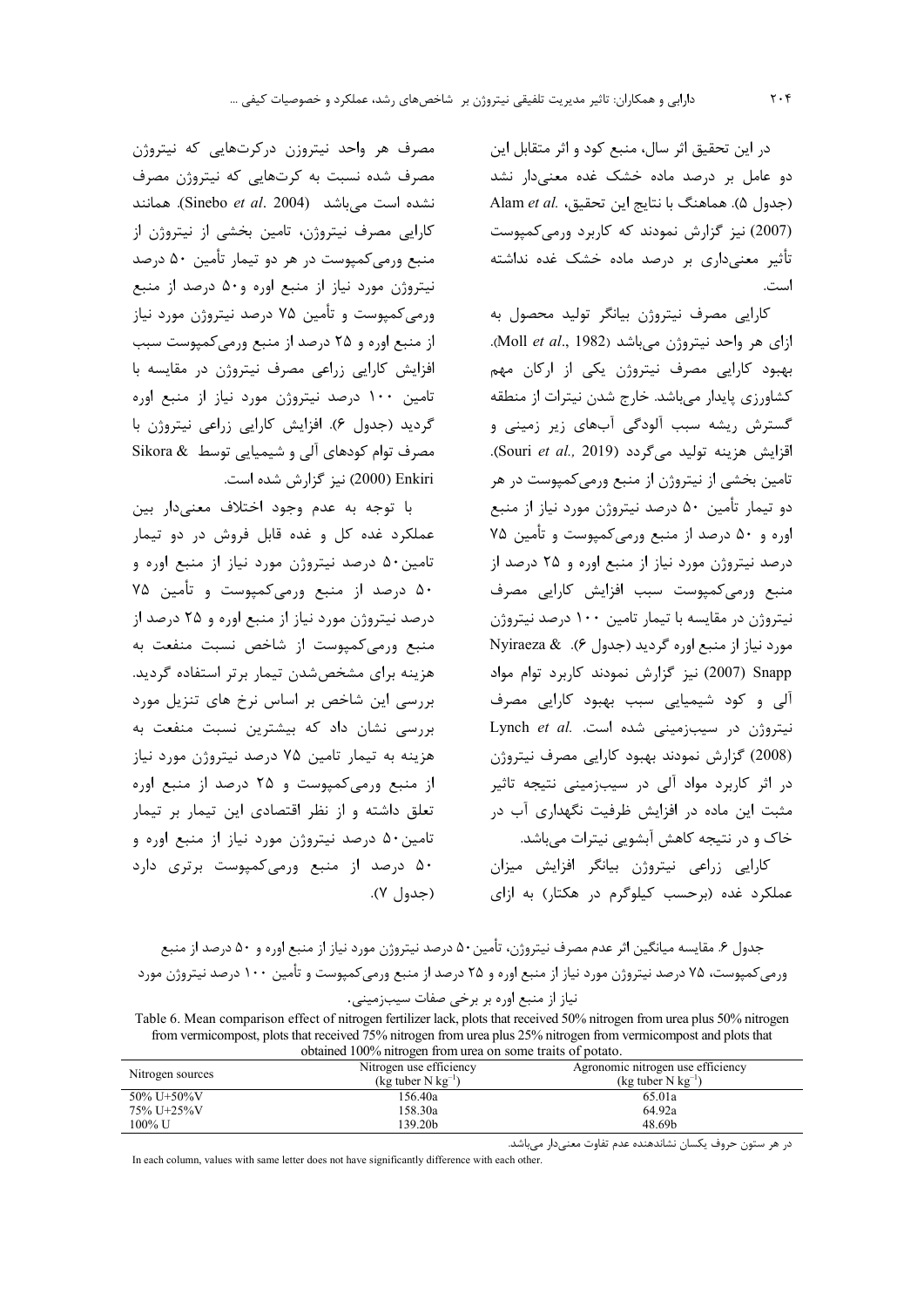جدول ۷. نسبت منفعت به هزینه طرح بر اساس نرخ های تنزیل مورد بررسی در عدم مصرف نیتروژن، تأمین ۵۰ درصد نیتروژن مورد نیاز از منبع اوره و ۵۰ درصد از منبع ورمیکمپوست، ۷۵ درصد نیتروژن مورد نیاز از منبع اوره و ۲۵ درصد از منبع ورمے کمیوست و تأمین ۱۰۰ درصد نیتروژن مورد نیاز از منبع اوره در سیبزمینی.

Table 7. Benefit to cost ratio based on studied discount rate in nitrogen fertilizer lack, plots that received 50% nitrogen from urea plus 50% nitrogen from vermicompost, plots that received 75% nitrogen from urea plus 25% nitrogen from vermicompost and plots that obtained 100% nitrogen from urea in potato.

| Discount rate<br>Nitrogen sources | 12%  | .5%  | 18%    | 25%    | 30%  | Ranking |
|-----------------------------------|------|------|--------|--------|------|---------|
| Control                           | 1.14 | . 09 |        | . . 14 | 0.96 | 4       |
| $50\%$ U+50%V                     | 1.35 | . 42 | . 45   | 1.48   | 1.10 |         |
| 75% U+25%V                        | .44  | 1.51 | . . 54 | 1.57   | . 36 |         |
| 100% U                            | 1.41 | . 48 | 1.51   | 1.54   | 0.20 |         |

نیتروژن مورد نیاز از منبع اوره و ۲۵ درصد از منبع ورمی کمپوست و تامین ۵۰٪ نیتروژن مورد نیاز از منبع اوره و۵۰ درصد از منبع ورمی کمیوست معنی دار نبود ولي با توجه به اين كه نسبت منفعت به هزينه در تيمار تأمین ۷۵ درصد نیتروژن مورد نیاز از منبع اوره و ۲۵ درصد از منبع ورمیکمپوست در مقایسه با تیمار تامين ۵۰ درصد نيتروژن مورد نياز از منبع اوره و ۵۰ درصد از منبع ورمی کمیوست بیشتر بود، به منظور کسب حداکثر درآمد کشاورزان تیمار تامین ۷۵ درصد نيتروژن مورد نياز از -منبع اوره و ۲۵ درصد از منبع ورمی کمیوست بهعنوان تیمار برتر آزمایش معرفی مے شود. نتیجەگیری کلی

بر اساس نتایج این پزوهش می توان نتیجه گیری نمود مصرف ورمے کمیوست در هر دو تیمار تأمین ۷۵ درصد نیتروژن مورد نیاز از منبع اوره و ۲۵ درصد از منبع ورمی کمیوست و تامین۵۰ درصد نیتروژن مورد نیاز از منبع اوره و۵۰ درصد از منبع ورمیکمپوست سبب افزایش عملکرد غده کل و عملکرد غده قابل فروش، تعداد غده در بوته، کارایی مصرف نیتروژن و کارایی زراعی مصرف نیتروژن و کاهش نیترات غده در د, مقایسه با تیما, تامین ۱۰۰٪ نیتروژن مورد نیاز از منبع اوره گرديد. اگر چه اختلاف عملكرد غده كل و عملکرد غده قابلفروش در دو تیمار تأمین ۷۵ درصد

### **REFERENCES**

- Ahmadi, K., Abadzadeh, H., Hatemi, P., Abdeshah, H. & Kazemian, H. (2019). Agricultural  $\mathbf{1}$ . statistics, first volume-horticultural and field crop, 2016-17. Ministry of Jihad-e- Agriculture, Programing and Economic Deputy, Statistics and Information Technology Office. pp.68. (In Farsi).
- $2^{1}$ Alam, M. N., Jahan, M. S., Ali, M. K., Ashraf, M. A. & Islam, M.K. (2007). Effect of vermicompost and chemical fertilizers on growth, yield and yield components of potato in baring soils of Bangladesh. Journal of Applied Sciences Research, 3 (12), 1897-1888.
- 3. Al-Mahmud, A., Altaf, H., Abdullah, A., Shamimuzzaman, E. H., Shafiur, R., Shawquat, A. K. & Bazzaz, B. (2014). Plant canopy, tuber yield and growth analysis of potato under moderate and severe drought condition. Journal of Plant Science, 2 (5), 201-208.
- Birch, P. R., Bryan, G., Fenton, B., Gilroy, E. M., Hein, I., Jones, J. T., Prashar, A., Taylor,  $\overline{4}$ Torrance, M. A. L., & Toth, I. K. (2012). Crops that feed the world 8: Potato: are the trends of increased global production sustainable? Food Security, 4 (4), 477-508.
- Bremner, J. M. & Mulvancy, C. S. (1982). Nitrogen-Total. In: D.R. Page (Ed), Methods of soil 5. analysis. Part 2: Chemical and microbiological properties. (pp. 595-624.). American Society of Agronomy, Inc. Madison.
- 6. Burt, T. P., Heathwaite, A. L. & Trudgill, S. T. (1993). Nitrate: Process, pattern and management. p. 10-28. Wiley, Chichester, England.
- Darabi, A. (2013). Effect of planting date on total and marketable yield of potato cultivars in 7. Khuzestan province in Iran. Seed and Plant Production Journal, 29-2 (3), 369-386.
- Darabi, A. (2017). Study on the agro-meteorological indices at different phenological stages and 8. growth analysis of new potato genotypes. Iranian Journal of Horticultural Science and Technology, 18 (3), 271-286. (In Farsi).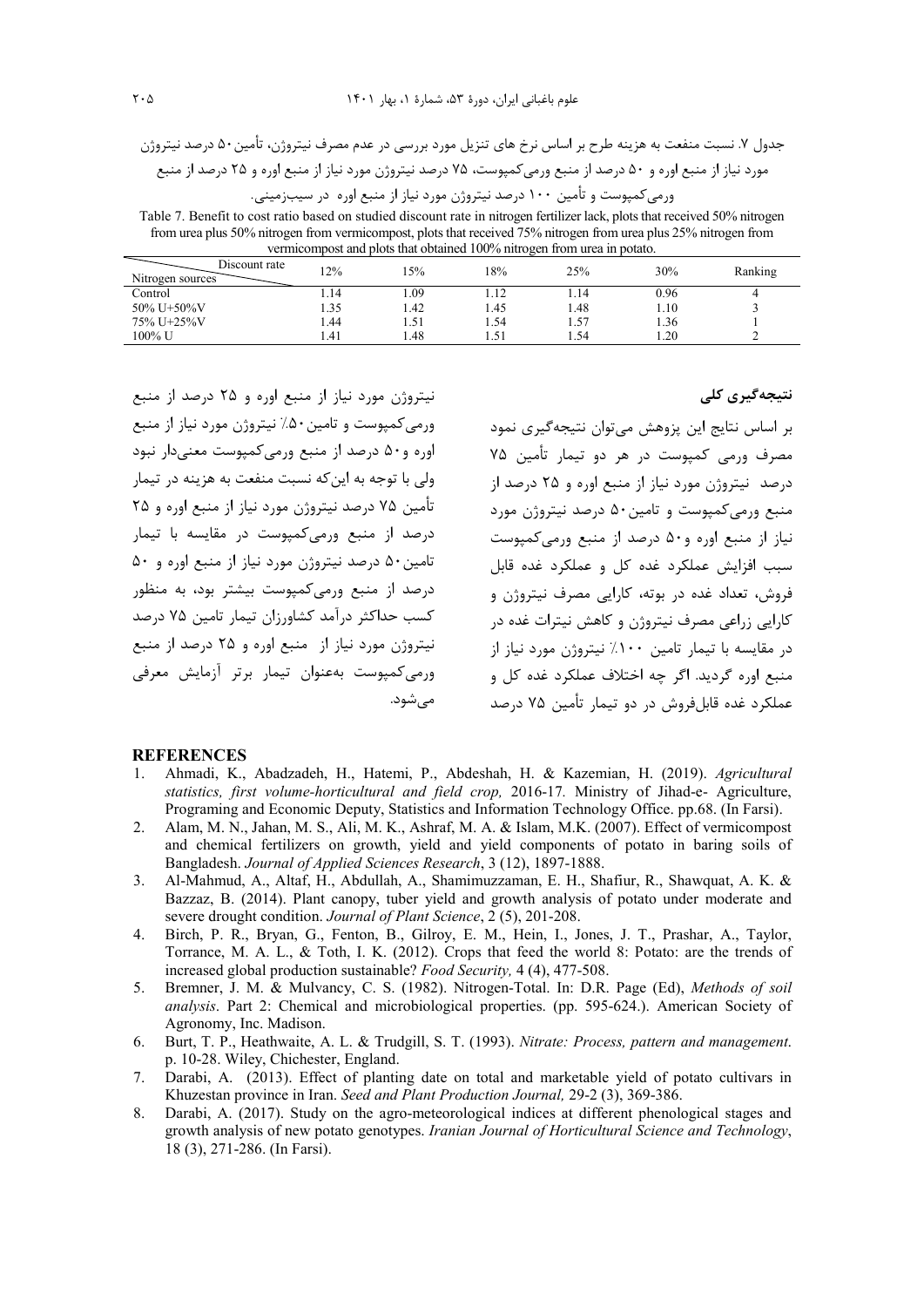- 9. Darabi, A. (2020). Study on the agro-meteorological indices at different phenological stages and yield of new potato cultivars in winter planting. *Iranian Journal of Horticultural Science* 50 (4), 769-778. (In Farsi).
- 10. Darabi, A., & Eftekhari, S. A. (2014). Investigaton the phenology stages and some growth indices of three potato (*Solanum tuberosum* L.) cultivars*. Plant Production*. *Agronomy, Breeging and Horticulture (Scientific Journal of Agriculture)*, 37 (2), 53-68. (In Farsi).
- 11. Darabi**,** A**.** & Salehi Mohammadi, R. (2015). Effect of planting date on dry matter content and agronomical characteristics of potato cultivars influenced by natural frost in field conditions*. Iranian Journal of Horticultural Science* 46 (1), 27-39. (In Farsi).
- 12. Dehnavard, S., Souri, M. K. & Mardanlu, S. (2017). Tomato growth responses to foliar application of ammonium sulfate in hydroponic culture. *Journal of Plant Nutrition*, 40(3), 315-323.
- 13. El-Sayed, S. F., Hassan, H. A. & El-Mogy, M. M. (2015). Impact of bio- and organic fertilizers on potato yield, quality and tuber weight loss after harvest. *Potato Research,* 58 (1), 67-81.
- 14. Ewing, E. E. & Struik, P. C. (1992). Tuber formation in potato: induction, initiation and growth. *Horticultural Reviews,* 14, 89-98.
- 15. Haluschak, P. (2006). *Laboratory methods of soil analysis.* Canada-Manitoba Soil Survey.
- 16. Janowiak, J., Pychaj-Fabisiak, E., Wszelaczyńska, E., Pińska, M. & Murawska, B. (2009). Effect of many year natural and mineral fertilization on yielding and the content of nitrates (V) in potato tubers. *Journal of Central European Agriculture*, 10 (1), 109–114.
- 17. Jarych-Szyszka, M. (2006). Influence of the nitrogen fertilization on nitrate content in potato tubers. *Żywność Nauka Technologia Jakość*, 2 (47), 6-84.
- 18. Kazemi, M., Hassanabadi, H. & Tavakoli, H. (2011). *Potato production management*. Nashr-e-Amozesh and Tarvij Keshavarzi, Tehran. (In Farsi).
- 19. Keeney, D. R. & Nelson, D. W. (1982). Nitrogen-inorganic forms. In: R. H. Miller & Keeney, R. H. (Eds.), *Methods of soil analysis.* Part 2. Chemical and microbiological properties. (pp. 463-698.). Soil Science Society of America and American Society of Agronomy.
- 20. Keisham, A., Heisnam P., Moirangthemm, A., Das, T., Singh, N. I., & Singh, L. N. (2015). Effect on growth and yield of potato (*Solanum tubersum*L.) var. Kufri Jyoti by nitrogen integration with different organic sources and its after effect on soil. *The Bioccan,* 10 (13), 1335-1338.
- 21. KleinKopf, G.E., Brandt, T.L., & Olsen, N. (2003). Physiology of tuber bulking. In: Proceedings of *Idaho Potato Conference*, 23 Jan., Idaho**,** USA. pp.1-4.
- 22. Kolasa, K. (1993). The potato and human nutrition. *American Potato Journal,* 70 (5), 375-384.
- 23. Koocheki, A., Rashed Mohassel, M. H., Nasiri, M. & Sadar Abadi, R. (1995). *Physiology of plant growth and development.* Emam Reza Publication, Mashhad University. (In Farsi).
- 24. Lairon, D. (2009). Nutritional quality and safety of organic food. A review. *Agronomy for Sustainable Development,* 30, 1-9.
- 25. Levy, D., & Veilleux, R. E. (2007). Adaptation of potato to high temperature and salinity a review*. American Journal of Potato Research*, 84 (6), 486-506.
- 26. Lynch, H. D., Zhang Z. Z., Zebrath, B. J., & Martin, R. C. (2008). Organic amendment effects on tuber yield, plant N uptake and soil mineral under organic potato production. *Renewable Agriculture and Food Systems*, 23 (3), 250-259.
- 27. Malakuti, M. J. & Tehrani, M. M. (1999). *The role of micronutrients in increasing yield and quality of agriculturalcrops.* Tarbiat Modarres University Publication. Tehran, Iran. (In Farsi).
- 28. Models, A., Cendon, Y. & Barral, M. T. (2007). Evaluation of minicipal solid waste compost as a plant growing media component by applying mixture design. *Bioresource Technology* 98 (16), 3069-3375.
- 29. Moll, R., Kamprath, E. & Jackson, W. (1982). Analysis and interpretation of factors which contribute to efficiency of nitrogen utilization. *Agronomy Journal*, 74 (3), 562-564.
- 30. Mompie, E. I. J., Martín, R. M., Guevara, D. M. & Hernandez, Y.D. (2016). Classic growth analysis in three potato (*Solanum tuberosum* L.) varieties*. Cultivos Tropicales*, 37(2), 79-87.
- 31. Mousapour Gorgh, A. & Hassanabadi, H. (2012). Analysis of growth and variation in trends of potato cv. Agria in different planting date*. Seed and Plant Production Journal*, 28-2 ( 2), 187-208. (In Farsi).
- 32. Murawa, D., Banaszkiewicz, T., Majewska, E., Błaszczuk, B & Sulima, J. (2008). Nitrate and nitrite content in selected vegetables and potatoes commercially available in Olsztyn. *Bromatologia i Chemia Toksykologiczna*, 41(1), 67-71.
- 33. Naiji, M. & Souri, M. K. (2018). Nutritional value and mineral concentrations of sweet basil under organic compared to chemical fertilization. *Journal of Hortorum Cultus*, 17 (2), 167-175.
- 34. Najm, A. A., Haj Seyed Hadi, M. R., Fazeli, F., Taghi Darzi, M. & Shamorady, R. (2010). Effect of utilization of organic and inorganic nitrogen source on the potato shoots dry matter, leaf area index and plant height, during middle stage of growth. *International Journal of Agricultural and Biological Sciences,* 1(1), 26-29.